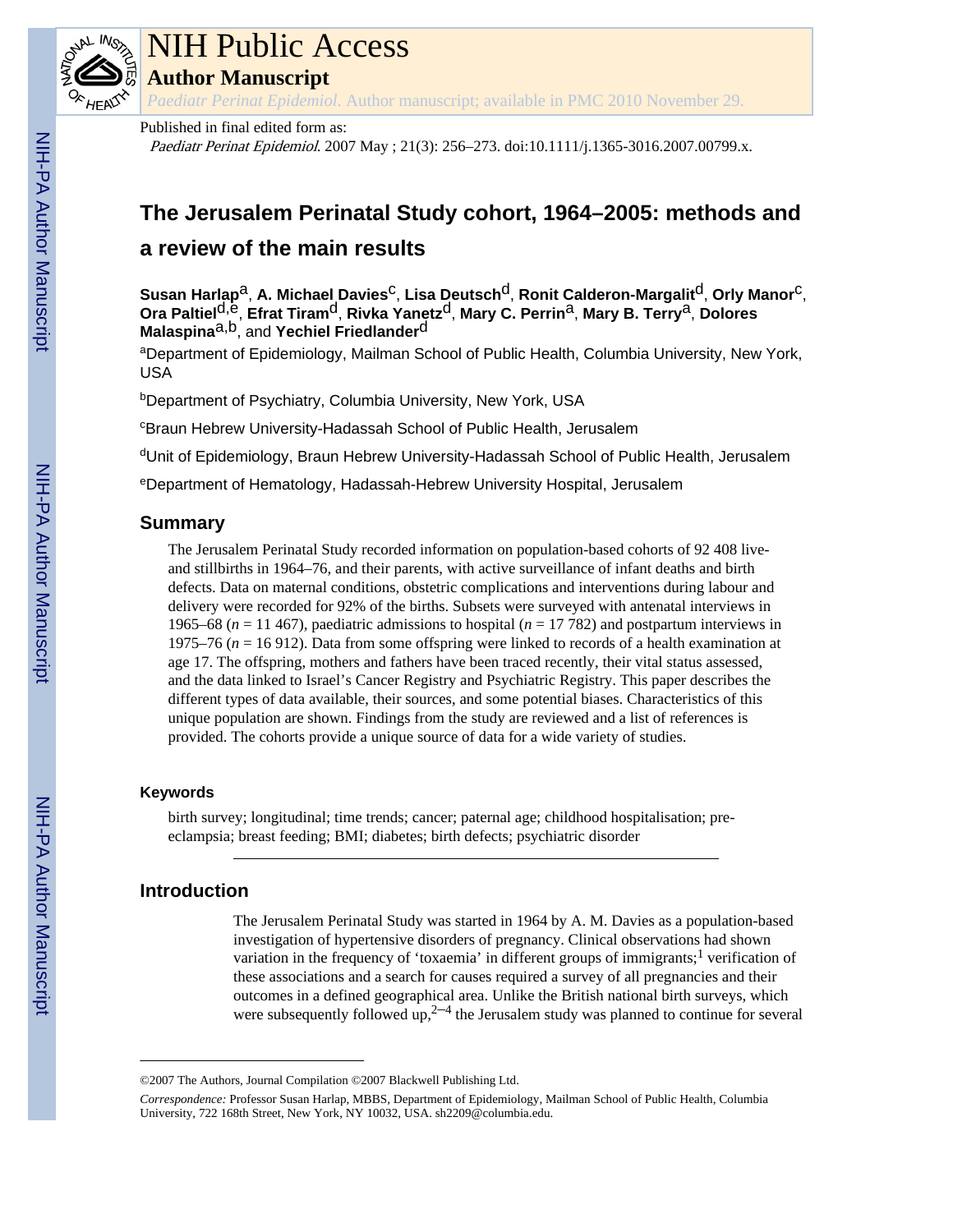years, and in contrast with the National Collaborative Perinatal Project in the US,<sup>5</sup> it was population-based. Data in the Jerusalem Perinatal Study spanned 13 years and two major wars, and subsequently reflected the demographic and health changes in mothers, initially refugees and immigrants, during Israel's transition from a developing country into a modern, industrial nation.<sup>6</sup> The methods were copied in studies in other areas in Israel.<sup>7–9</sup> This paper summarises the characteristics of the cohort and draws attention to the main findings to date. The last overview was published in 1977.<sup>10</sup>

# **Methods**

#### **Definition of the cohort**

The study included all births to Israeli residents of Jerusalem, regardless of place of birth. The legal definition of a birth at that time included pregnancies of 28 weeks or more, live births regardless of weight, and stillbirths weighing at least 1000 g. Residence was defined by the mother's address at the time of the birth, as recorded on her identity card. An English version of the manual of methods was produced in 196811 and a summary of it published in 1969.<sup>12</sup>

#### **Data available on the whole cohort**

The core data were copied from the live- or stillbirth notifications sent by the hospital of delivery to the district health office: notification was compulsory and complete. Data abstracted on live- and stillborn offspring included the date of birth, birthweight, sex, birth order and status as a single or multiple birth. Data on parents included their address, of which only the census tract was retained, their ages, occupations, dates of immigration and marriage, countries of birth, and each grandfather's country of birth. For live births, the parents' years of education were also recorded. For record linkage, the mother's and baby's identity numbers were retained, with the first three letters of the mother's surname. Surveillance of infant deaths was achieved by obtaining a copy of the notification to the district health office, augmented by active surveillance of obstetric and paediatric departments.

**Birth defects—**Fieldworkers (mainly nurse-midwives) made weekly visits to the three largest of West Jerusalem's four obstetric departments, and to all three paediatric departments. They obtained data on birth defects reported at birth or during admissions to hospital. Starting in 1965, they also visited municipal well-baby clinics in order to gather information on birth defects that were reported later, and to include any of the few infants born in the smallest hospital. All death notifications were also scanned for mention of birth defects.

#### **Data available on subsets**

**Maternal and obstetric conditions and obstetric interventions—**In the three largest hospitals, the fieldworkers scanned the labour-ward logs, abstracting the data into precoded forms with rubrics indicating specific categories of maternal conditions, obstetric conditions, interventions and methods of delivery. Pre-eclampsia was studied from 1 January 1964 and other rubrics were added 3 months later; this surveillance of labour wards continued uninterrupted until 31 December 1976. We did not collect obstetric information systematically from the 7% of births that occurred in the fourth, smallest, obstetric unit, or from the 2% in hospitals outside of Jerusalem. Antenatal, postnatal and well-baby care were available free at a network of neighbourhood clinics; pregnant women at high risk of a poor obstetric outcome were referred to hospital-based clinics. All births took place in hospitals (or en route) and were free of charge, with an added maternity bounty. Attendants at uncomplicated deliveries were usually nursemidwives, with medical supervision as required.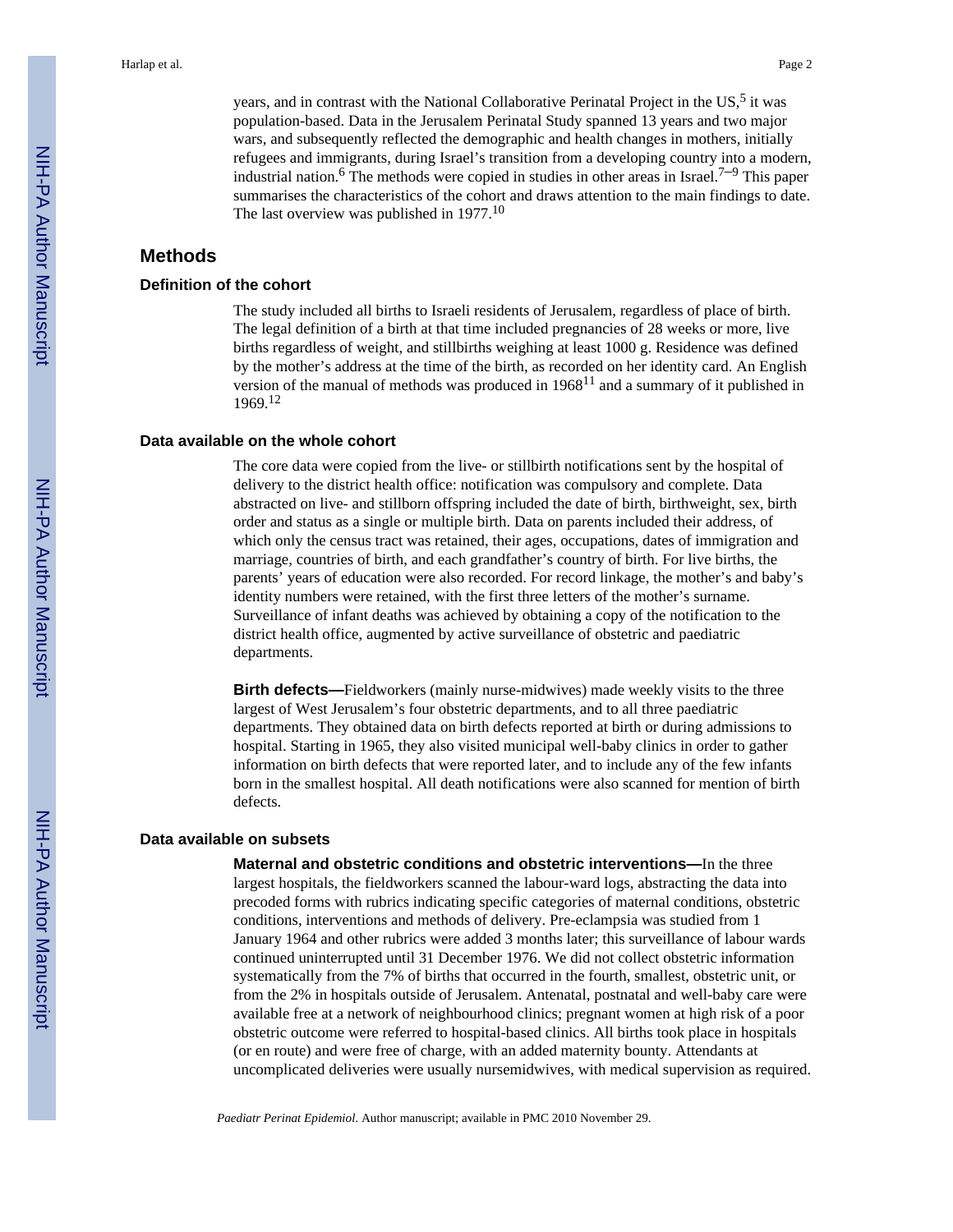**Admissions to hospitals—**Through weekly visits of the fieldworkers to the paediatric wards in Jerusalem, the study reviewed admissions to hospitals at various times, and for various subcohorts, illustrated in Fig. 1. The dates of admission and discharge were recorded, and the discharge summary was scanned for the first three diagnoses, operation (if any), up to two in-hospital 'events', mention of birth defects, weight (after re-hydration) and the lowest haemoglobin. Surveillance of hospital admissions started in 1966 and continued for 4 years; this resulted in different birth cohorts being followed through different ages (Fig. 1).

**Antenatal interviews—**In 1965–68, we interviewed approximately 13 500 women in the municipal antenatal clinics, usually at their first antenatal visit which, in that era, was in the 4th or 5th month. These interviews covered roughly two-thirds of the area's pregnancies. An estimated 2000 of those interviewed did not deliver; however, we kept no record of these, as we assumed that most had chosen to abort. To facilitate recruitment for the interview, the Department of Medical Ecology operated a free pregnancy-testing service for the municipality and ran the town's main laboratory for routine antenatal blood typing and screening for syphilis; pregnant women were referred to this laboratory from all antenatal clinics. Our interview, which was voluntary, included questions about the outcome of previous pregnancies and sought information on events occurring in each of the first 4 months of pregnancy: vomiting, fever, prescribed drugs, X-ray exposure and bleeding. Other questions covered consanguinity of the parents, diabetes in the mother's first- and seconddegree relatives, smoking, religious observance and residential crowding.

**Postpartum interviews—**From November 1974 to the end of 1976, we interviewed 16 659 new mothers in hospital, on the first or second day postpartum. We gathered data on gynaecological history, contraceptive use since any previous pregnancy, previous obstetric history, lactation after a previous birth, fecundability and treatment to induce ovulation, bleeding and hormone treatment during pregnancy, smoking by mother and father, and observance of certain Jewish rituals. The interviews were conducted at the bedside by nursemidwives and captured 98% of the births in the three largest obstetric units.

#### **Institutional approvals**

The Jerusalem Perinatal Study cohort was established prior to the era of written informed consent. In the 1960s and 1970s, pregnant and parturient women gave verbal consent to being interviewed, and administrative approvals for the studies were obtained from the Ministry of Health, the Jerusalem District Health Office, the Jerusalem Municipality and the individual hospitals. In the 1980s, written informed consent was obtained from the mothers and 18-year-old teenagers for the studies of long-term effects of medroxyprogesterone acetate.<sup>13–15</sup> Since the 1990s, all work on the cohort carried out at the Hebrew University of Jerusalem, and by our collaborators in New York, has been in compliance with the Helsinki Declaration and has been approved by Institutional Review Boards at Hadassah-Hebrew University Hospital, the Hebrew University of Jerusalem, Columbia University and/or New York University. The files have always been guarded as confidential medical records, as applied both to individual citizens and to individual hospitals, and the work complies with Israeli laws for protection of the individual and of personal privacy; these laws are now in line with those of Northern Europe. In 1999 the file was registered with the Database Authority at the Israeli Ministry of Justice, its ownership being defined as the Head of the School of Public Health, *ex officio*. Through radio, television and newspapers, the Israeli public has been kept informed of the study's existence including the linkage to the Cancer and Psychiatric registries, and of its results.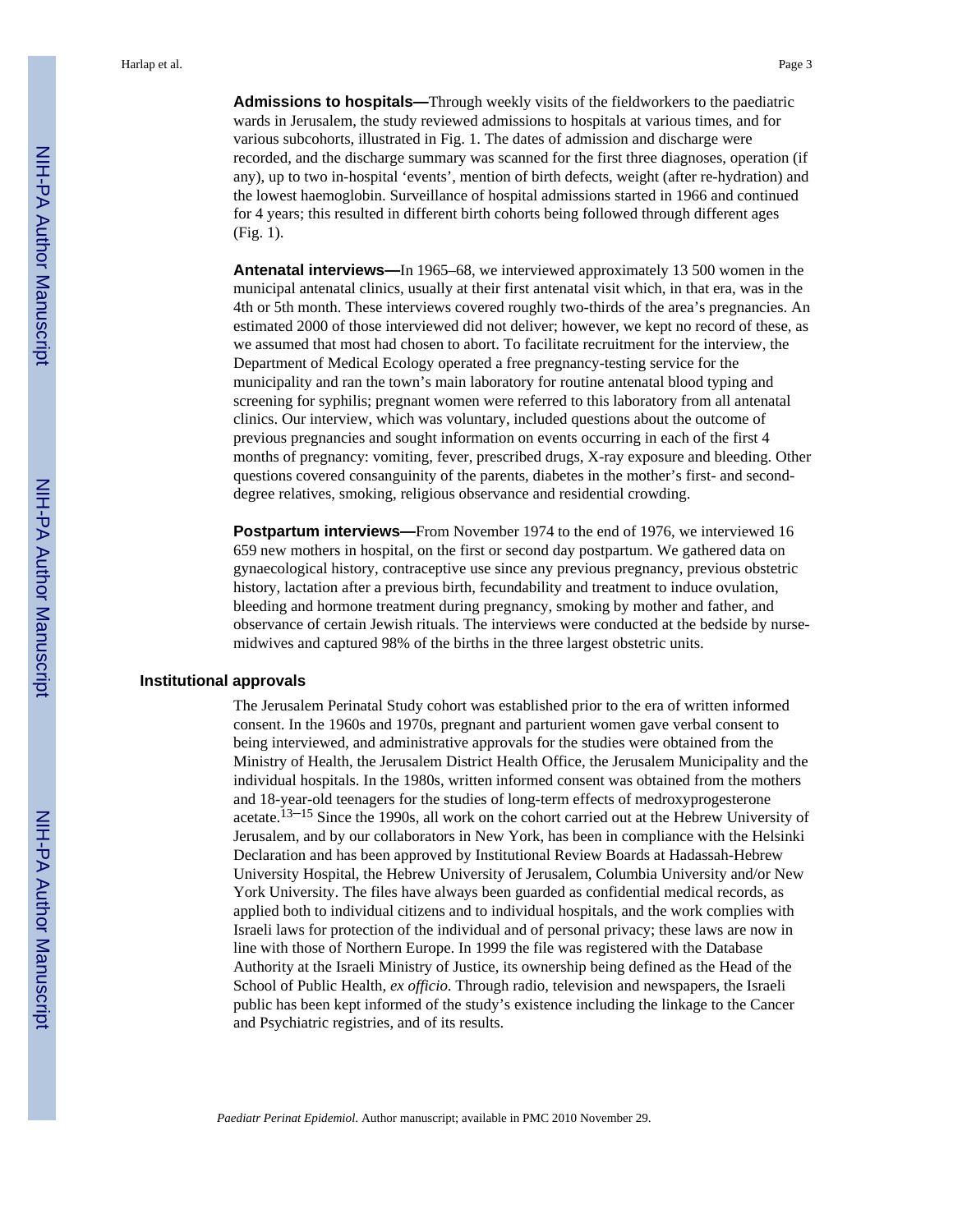# **Results**

#### **Characteristics of the cohort and its main subsets**

There were 92 408 live- and stillborn offspring in the study, in 91 248 deliveries, including 1112 sets of twins (1.22%), 22 of triplets (0.024%) and one set of quintuplets. Tables 1–3 summarise the distributions of offspring in the total cohort and in the three main subsets,i.e. the obstetric data surveyed in all years, the antenatal interview of 1965–68 and the postpartum interview of 1974–76. Table 1 shows year of birth and some basic demographic data, Table 2 focuses on maternal education and ethnic information, and Table 3 gives the distributions of birthweights and main outcomes, i.e. stillbirths and birth defects.

Antenatal interviews, carried out from late 1965 until mid-1968, were linked to 6.5% of the babies born in 1965, and to 67.5%, 64.7% and 50.5% of those born in each of the subsequent years. Because the interviews were conducted in the free municipal antenatal clinics, they did not capture some of the better-off women, who used private obstetricians, or those (generally of lower education) who may have neglected antenatal care until later. Similarly, women under treatment for infertility, or with histories of serious gynaecological or obstetric complications, tended to bypass the municipal clinics, or were referred to special clinics at the hospitals prior to interview. Together, these biases are reflected in the slightly lower proportions of interviews available for the offspring of older mothers (Table 1) and for those who were better educated or of European origin (Table 2). Similarly, somewhat fewer antenatal interviews are available for mothers of low-birthweight offspring (Table 3).

Data on obstetric complications and maternal conditions were collected only from the three largest hospitals; however, they are broadly representative of the whole cohort. Postpartum interviews were conducted in the same hospitals and covered nearly 98% of the women delivering in these hospitals from November 1974 until December 1976. Only Hebrewspeaking Jewish women were targeted for the postpartum interview (Table 2). The lower parity of the women interviewed postpartum, their more restricted maternal ages (Table 1), higher education (Table 2), and the decreased proportions of higher birthweights and stillbirths (Table 3) are a reflection of the changes that had taken place in the population over time.

#### **Marital status and family sets**

The mothers of 97.4% of the offspring were known to be married at the time of the birth; 0.09% were currently divorced, 0.03% were widows, and 0.70% had never been married. Approximately four-fifths of the remaining 1.75% are assumed to have been married or in stable partnerships at the time of the offspring's birth, based on information on the father. Preliminary work aggregating the data into family sets has been started, by linking siblings through the parents' identity numbers. Table 4 shows an estimate of the sizes of family sets available for study in the cohort, together with some characteristics. Actual families are larger, as they may include offspring born before 1964 or after 1976.

#### **Ethnic groups, countries of origin and consanguinity**

Information on the birth certificate included the country of birth of the mother and father, and of each grandfather. Table 5 shows the numbers of offspring according to the specific country of birth of the paternal grandfather, together with an estimate of the numbers of fathers. Many of the immigrant parents were refugees, with approximately one-third having originated from Western Asia, North Africa or, directly or indirectly, from Europe. Note that origins in the Americas, Australasia, sub-Saharan Africa and the Far East are usually included with Europeans, because more than half of these trace their ancestry to Europe. The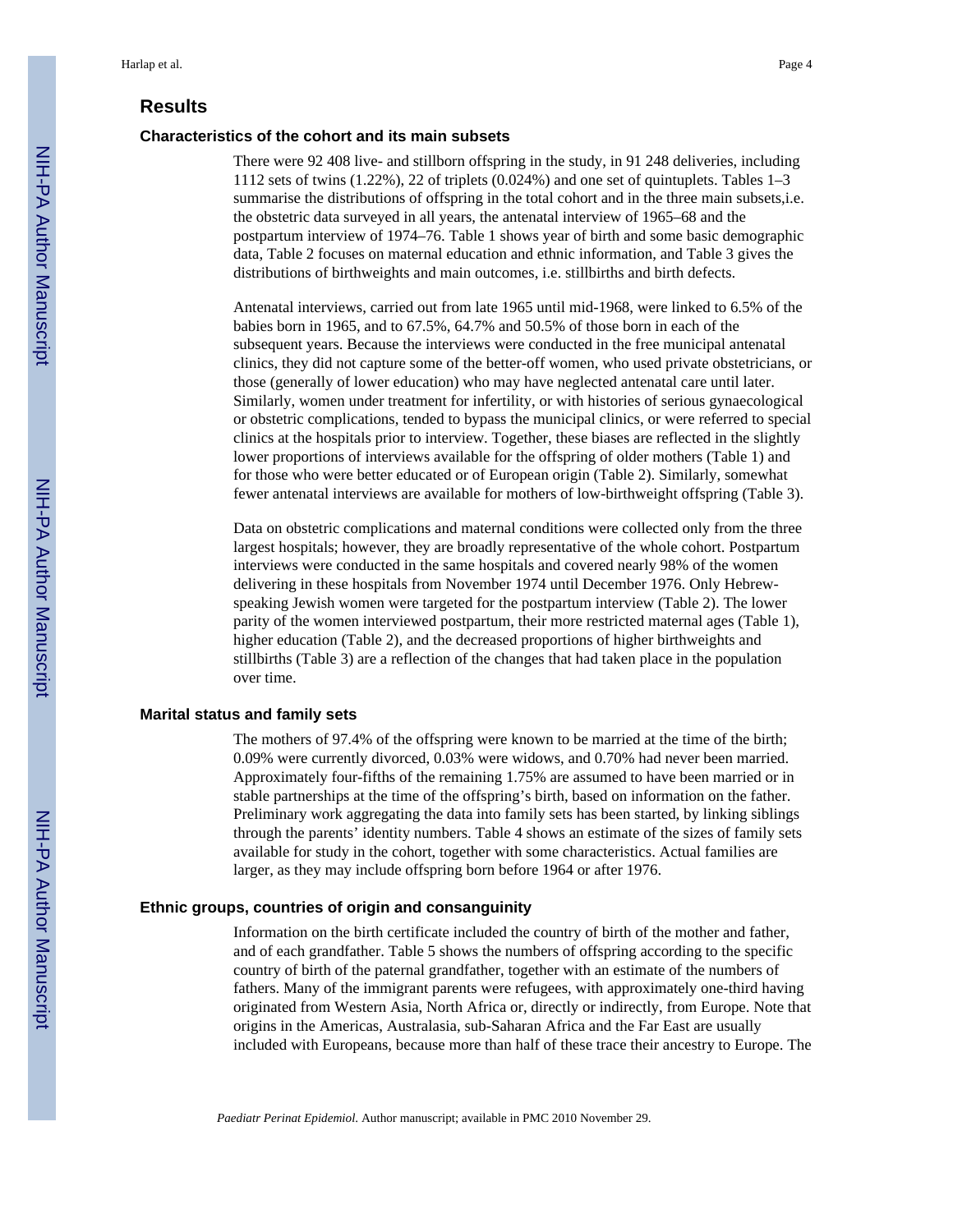largest groups, apart from the second-generation Israeli-born offspring, had origins either in Morocco or in Iraq. The latter group, in Jerusalem, included many Jews of Kurdish origin.

There were marked differences in education, occupation and family size (offspring birth order) between parents born in the Islamic countries of Western Asia or North Africa and those born in Israel or Europe etc (data not shown). Among Israeli-born parents, such differences, while still present, were small. Table 6 shows information on consanguinity and ethnic differences or similarities between the offspring′s grandparents. Consanguinity between parents was common for offspring whose parents were born in Islamic countries (Table 6), and was strongly correlated with the parents′ social class and education.16 Fried and Davies17 reported an excess of sub-optimal pregnancy outcomes in association with uncle–niece marriages.

#### **Occupation and social class**

Occupations of parents reflected the economic base of Jerusalem in service, government and institutions of learning. Typical occupations of women included housewives (59.0% of offspring's mothers), teachers (9.7%), secretaries (6.7%), clerks (6.6%) or domestic servants (2.4%). Compared with women employed outside the home, housewives tended to be of somewhat lower education than average with mid-or lower-status husbands. For men, occupations included clerical and managerial (14.8% of offspring's fathers), rabbis/students in Talmud academies (12.1%), free professions (11.4%), unspecified unskilled labourers (9.3%), teachers (4.1%), and workers in transport and communications (7.5%), construction (6.9%), crafts (6.4%), agriculture (4.0%) or light industries (1.7%). There was no national classification of social class available when we started our study. A prestige-based scale was developed for Israel in 1981<sup>18</sup> but cannot be used for our data as it relies on a later system of coding occupations. We devised our own six-point scale by ranking the occupations of fathers according to their infants' crude rates of hospital admissions, in 1966–68, for gastroenteritis.10 In recent studies, we found this scale to predict subsequent schizophrenia in offspring19 and long-term mortality in mothers.20 Earlier work had suggested effects of social class on specific complications of pregnancy and labour,<sup>21</sup> and our scale was used as a covariate in studies of birthweight,<sup>22–24</sup> adolescent maturation<sup>15</sup> and cognitive ability.<sup>13</sup> Other studies used the municipal tax level of the census tract as an indicator of socioeconomic status.<sup>25</sup>

Our own scale had the advantage of allowing us to classify occupational groups peculiar to Jerusalem, such as students in Talmud academies, in a dimension that differed from education and ethnic group. On the other hand, it will be inappropriate to use it to control for social class in research that investigates the long-term consequences of infant gastroenteritis in the cohort born in 1966–68. We have therefore recently devised alternative scales that rank the 108 paternal and 81 maternal occupations according to mean education; studies are in progress to assess how these scales predict long-term outcomes in parents and offspring.

#### **Orthodox Jewish religious observance**

The population of Jerusalem includes a high proportion of ultra-orthodox Jews. The proportion of offspring with fervently orthodox parents, indicated by the fathers being rabbis or students in Talmudic academies (i.e.*yeshivot*), increased from under 9% in 1964 to 19% in 1976, these accounting for 60% of social class 2. At that time, the most fervently orthodox were mainly of European origin. In the sub-cohort interviewed in 1965–68, 84% of mothers reported keeping kosher at home, i.e. observing orthodox rules of nutrition, food preparation and hygiene, and 60% observed ritual monthly sexual separation (*nidah*). In the sub-cohort interviewed in 1975–76, the proportion observing *nidah* in the month of conception was 49%. Orthodox observance was correlated with early marriage, high fertility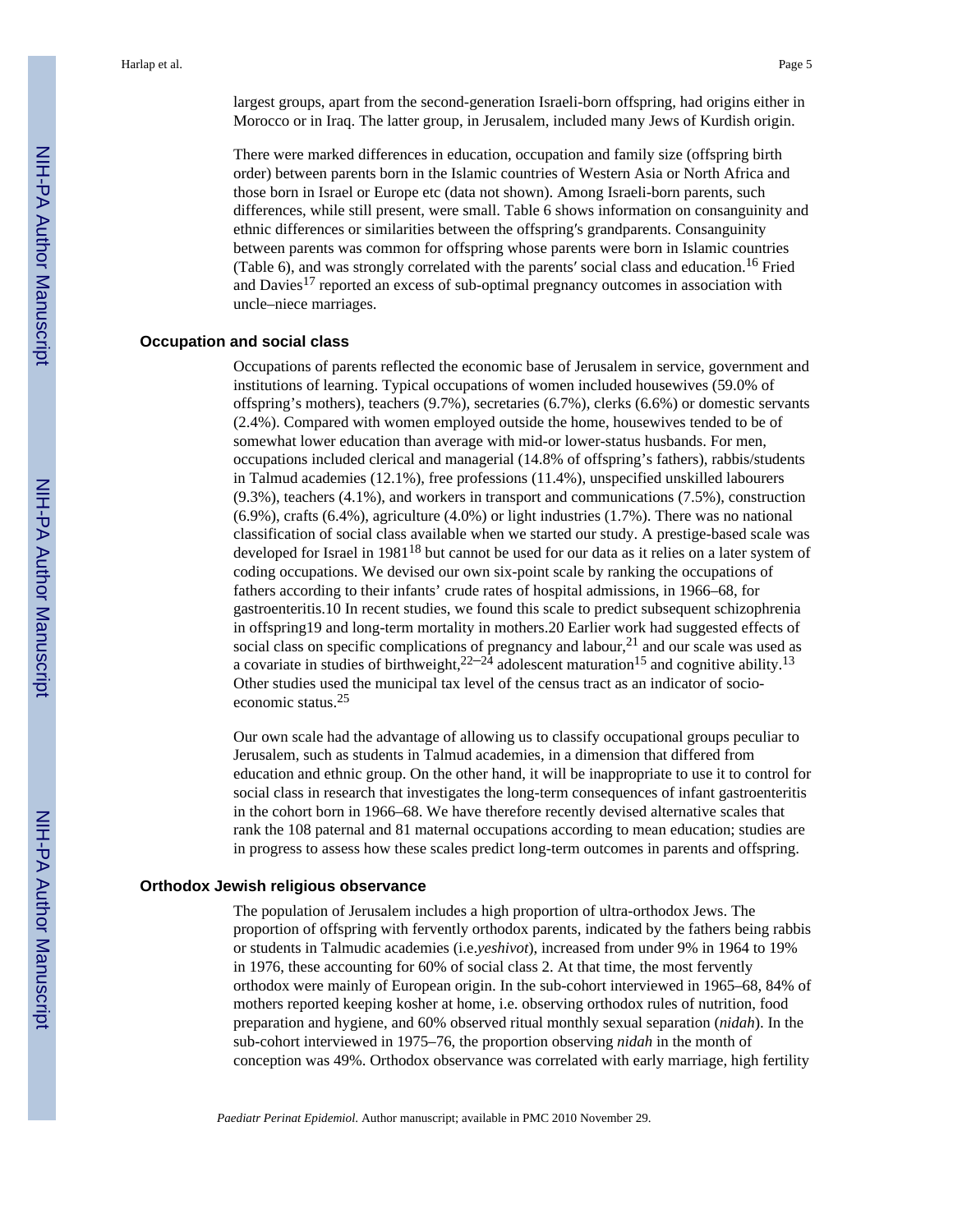Harlap et al. Page 6

by choice, differences in contraceptive practice<sup>26</sup> and ease of conception.<sup>27</sup> Others have found the orthodox to have lower mortality.<sup>28</sup>

We studied 3586 women who observed *nidah* to investigate the timing of conception in relation to an estimate of the day of ovulation. Late conceptions were associated with an excess of males,  $29$  unlike-sexed twins<sup>30</sup> and Down's syndrome (unpublished data).

## **Smoking**

Mothers' smoking was recorded in the interviews in 1965–68 and 1974–76, but data on alcohol and drugs were not sought; others have documented their relative rarity, compared with Western Europe or the US.31<sup> $-33$ </sup> Fathers of 44% of offspring were currently smoking in 1974–76, as reported by their wives, with 31% using one or more packs per day at the time of the birth, and 7% using two or more packs. Among mothers, smoking during pregnancy increased from 9% in the first sub-cohort to 14% in the second, with 0.6% and 1.9% respectively reporting that they smoked more than 20 cigarettes per day. Some 1.1% of mothers (8.6% of smokers) quit during pregnancy. Women who smoked were less educated, had husbands of lower social class, and were less religiously observant than non-smokers.<sup>23</sup> Independently of these, smoking was associated with reduced birthweight; however, it had little effect on maternal weight gain or perinatal mortality.23 Effects of smoking on complications of pregnancy and labour were similar to others.21 Our study provided one of the earliest reports of adverse effects of passive smoking when we showed that infants whose mothers smoked were more likely to be admitted to hospital, specifically for respiratory illnesses.34 Smokers' offspring were also injured more in infancy.<sup>34</sup>

#### **Contraception**

Data on contraceptives ever used, and on use since any previous pregnancy, were obtained at the postpartum interview in 1975–76. Barrier methods and oral contraceptives had been used less than in the UK or the US, whereas intrauterine devices were used more. Approximately half of the users relied on male methods (mainly withdrawal), and a quarter had used the pill. Religious observance was strongly related to the use of any method, and to the type of method used.<sup>26</sup> Oral contraception was used by better-educated couples, the husband's education being even more strongly related to the choice of this method than the wife's.26

This subset of the study was intended to evaluate the safety of oral contraceptives in relation to subsequent births. In common with results from studies in other countries, our cohort showed no significant differences in the frequencies of obstetric complications among former oral contraceptive users and non-users<sup>21</sup> and only minor subtle differences following oral contraceptive failures.35 Similarly, infants born to women who used oral contraceptives prior to conception were similar to others in birth defects, physical growth, haematological outcomes, and psychometric scores up to age  $3.36$  Multiple births were also studied among former oral contraceptive users; findings were similar to previous studies which had shown a slightly lower incidence of multiple births among users. Former users of oral contraceptives who were underweight at the time of conception had significantly fewer multiple births,  $37$ and their offspring had more pigmented skin lesions reported at birth.<sup>38</sup>

This cohort was also used to compare conception-waits among former oral contraceptive users and women who had used other forms of birth control.<sup>39</sup> Our data, though retrospective, suggested that women who stopped taking the pill and who achieved a pregnancy had reached the same levels of fecundability within 2–3 months as women who had stopped using other forms of birth control. Although there were effects of age and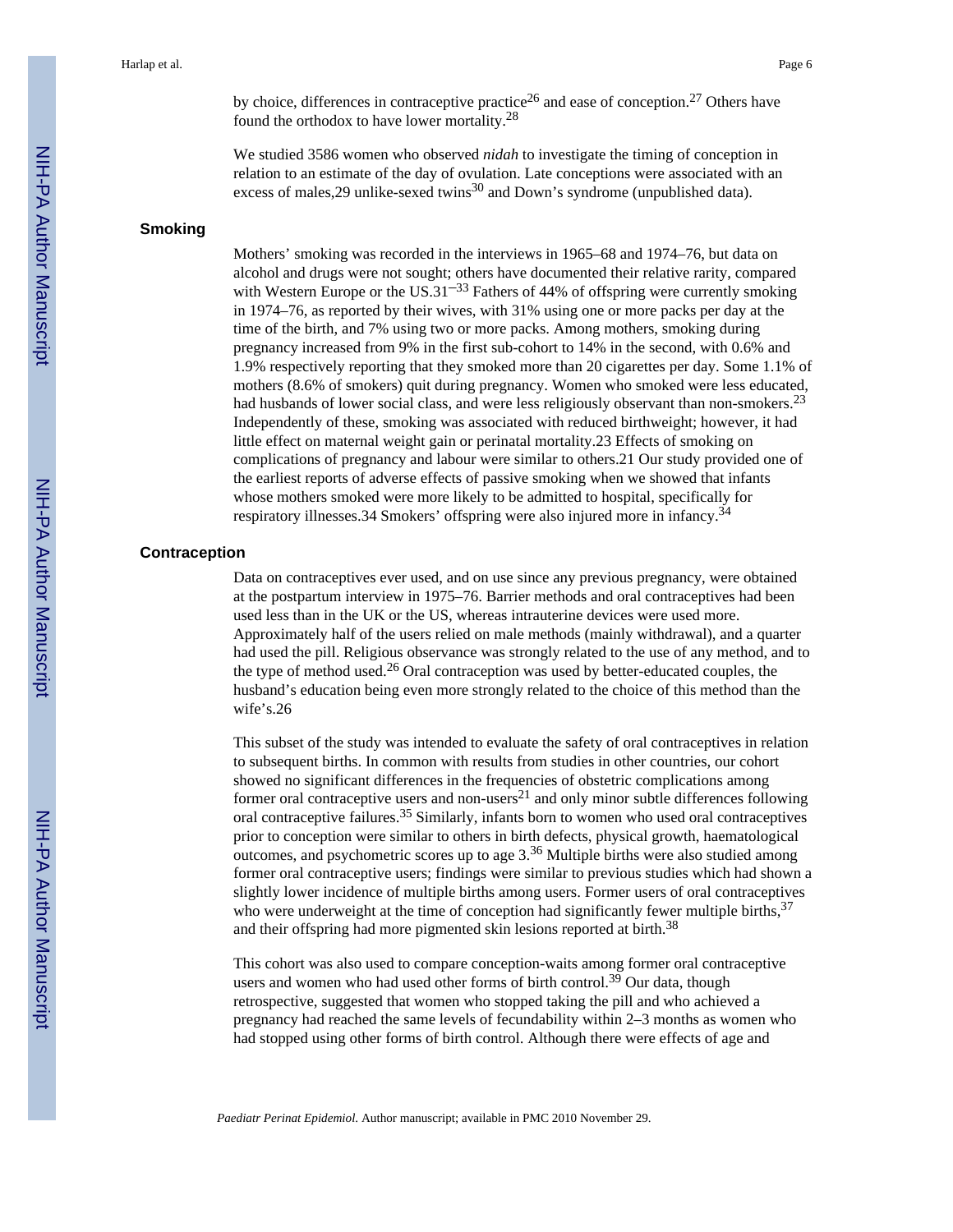duration of use of the pill, there was no excess of long conception-waits in the group who used the pill.

#### **Abortion**

Induced abortion, though illegal throughout most of the period of the study, was more widely tolerated than in Western Europe or the US. Abortions were easily obtained from private gynaecologists, as many had been trained in Eastern European countries where abortion was legal. 'Backstreet' abortions were unknown. In the 1970s, abortion was made legal, subject to approval by a committee; however, political pressure from conservative groups quickly led to many restrictions. Our studies showed that abortion remained readily available from private gynaecologists for women who were ineligible for legal procedures.<sup>40</sup> In a climate of intense debate about potential effects of abortion on future childbearing, we undertook a series of studies, with funding from the World Health Organisation.

Among women interviewed antenatally in 1965–68, previous abortion was reported by 3% of nulliparous women and 12.1% of those pregnant with their fourth child. It was most common among Jewish immigrants from North Africa and among older women, and was reported least by Arab women and those who had married young, were religiously observant, or were non-smokers.41 Women interviewed antenatally who reported previous induced abortions also tended to have reported more first-trimester bleeding; subsequently, we observed them to have more adverse pregnancy outcomes, including low birthweight, major and minor congenital malformations, and early and late neonatal deaths.<sup>42</sup> Risks of adverse outcomes associated with previous induced abortion were studied in greater detail using the 16 648 women with singleton births interviewed retrospectively in 1974–76. Again, we found abortion to be associated with first-trimester bleeding and with low birthweight.<sup>43</sup>

#### **Complications of pregnancy and interventions in labour**

Maternal conditions recorded in the women delivering in the three largest hospitals included pre-existing heart disease (0.43%) and a low prevalence of diabetes (reported below). Some 0.23% and 0.36% of the new-borns had haemolytic disease due to Rhesus or ABO incompatibility, respectively; 0.14% had exchange transfusions. Placental abruption, placenta praevia and premature rupture of membranes were recorded for 0.4%, 0.4% and 3.7% of mothers respectively. There were 2.5% of deliveries assisted with forceps and 4.3% with vacuum extraction. Caesarian deliveries (5.2% overall) increased from 2.8% in 1964 to 6.8% in 1976. Demographic differences in the incidence of obstetric intervention were reported for the deliveries in 1964–  $66<sup>44</sup>$  and risk factors for complications were summarised for those in 1975–76.21

Degrees of vomiting in each of the first 4 months of pregnancy were reported in the antenatal interview in 1965–68. More than half of the mothers vomited in each of the first 3 months (11–12% severely) and about 30% in the fourth month (7% of them severely). Vomiting was increased in multifetal pregnancies and decreased with maternal age and parity; it was more marked in women with ancestries in North Africa or West Asia.<sup>45</sup>

#### **Pre-eclampsia**

Women with hypertension in pregnancy were recruited to a special research clinic in 1964– 66 and were followed until 3 months postpartum, when a definitive diagnosis was made. The study revealed pre-eclampsia to be rare  $\langle 2\% \rangle$  relative to many developing countries, 46 the lowest incidence being among immigrant Jews from North Africa (1.58%) and the highest among Moslem Arabs (3.4%).47 A case–control comparison of diets showed women with pre-eclampsia to have an increased intake of sugar and sweets and fewer proteins and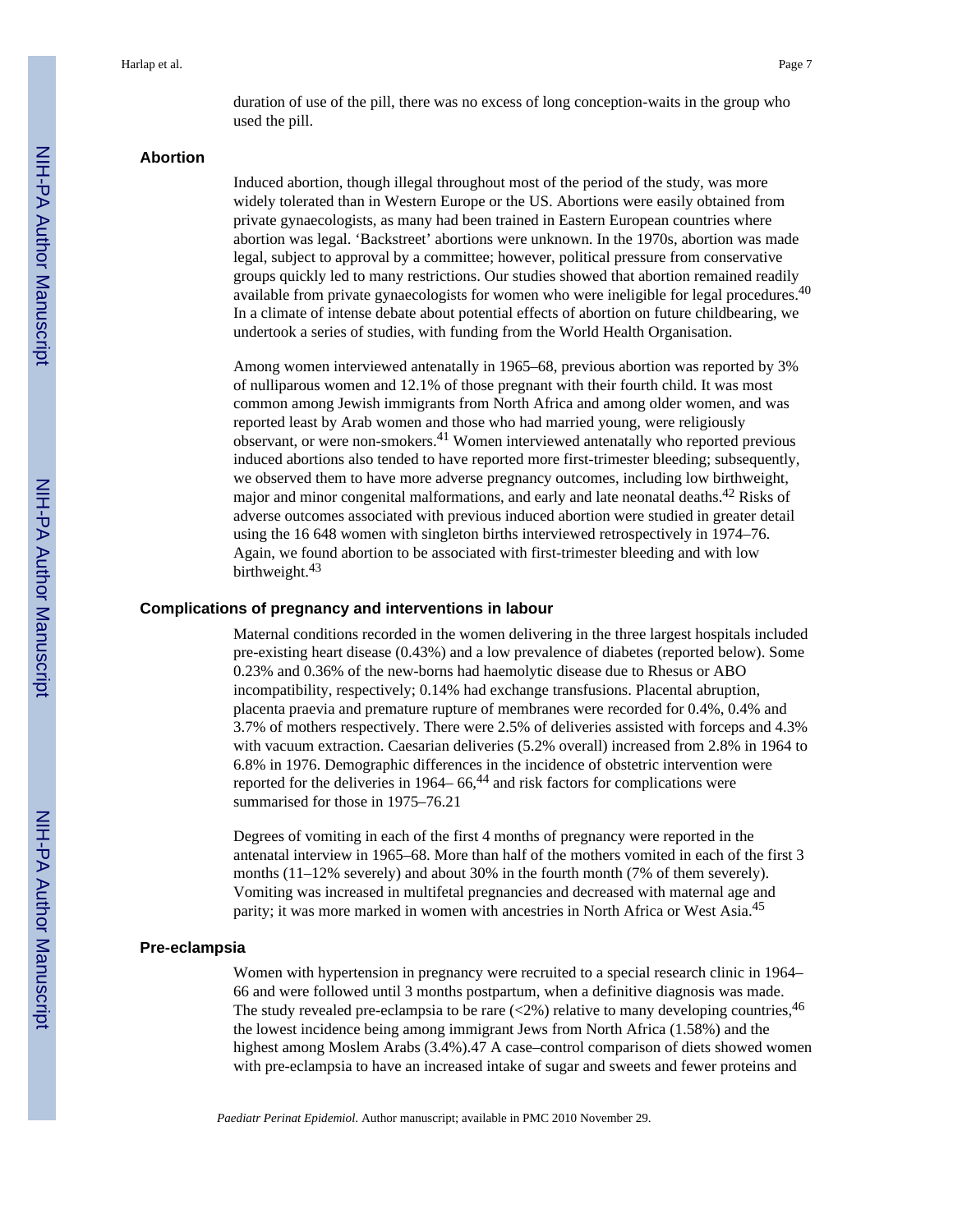fats compared with matched controls; differences were thought to be a consequence of the disorder, rather than its cause.48 Later studies found a relationship of pre-eclampsia with blood groups,49 no association with use of oral contraceptives21 and a negative association with previous abortion.<sup>50</sup> Recent analyses have revealed age of husband related to this complication,51 defined other risk factors for preeclampsia and shown their effects in nulliparae to be similar to those seen in multiparae.<sup>52</sup> The incidence of pre-eclampsia in multiparae decreased over the 13 years, probably due to birth control.<sup>52</sup> Our long-term follow-up studies have shown pre-eclampsia to predict mortality, especially from cardiovascular disease<sup>20</sup> and to predict a variety of cancers.<sup>53</sup>

#### **Birth defects**

Summaries of overall proportions of birth defects were reported for offspring born in 1964– 6854 and 1974–76.35 Neural tube defects were rare in this population, but frequencies of most other malformations were similar to those reported in other similar studies. Down's syndrome was notably different, being more prevalent at birth in Jerusalem than in any other population, this high prevalence being seen in offspring of mothers of all ages<sup>55</sup> but restricted to those born to mothers with ancestries in North Africa and Western Asia.<sup>56</sup> There was a strong seasonal variation in Down's syndrome, spring and autumn births being at greatest risk.57 Other malformations, particularly cardiovascular defects, were more common in offspring of immigrants from West Asia and in Arabs.<sup>54</sup> Birth defects were reported in relation to exogenous sex hormones,<sup>58</sup> induction of ovulation<sup>59</sup> and oral contraception.35,<sup>38</sup>

## **Birthweight and gestational age**

The distribution of birthweight was similar to that in other Caucasian populations (Table 3) although some determinants of birthweight differed from other studies. The proportion of live births born before 37 weeks was 7.9%; mean birthweight was 3217 g, and 6.6% of live births weighed <2500 g. An earlier report suggested unusually high birthweights in offspring of immigrants from North Africa.60 This was confirmed in the Jerusalem cohort and shown to be independent of maternal height, pre-pregnant relative weight, parity or social class,  $10,23$  but related to the mother's age at immigration to Israel, suggesting that some environmental difference between Israel and the country of origin during the mother's early life was affecting birthweight of her offspring.<sup>22</sup> Social class was unrelated to birthweight, after adjusting for maternal height.22 Mean birthweight and low birthweight showed no systematic change over the 13 years.

#### **BMI and diabetes**

The mothers had considerably lower body mass indices (BMI) than those seen today in the UK or the US. Median pre-pregnant BMI in 1975–76 was 21, with 12.4% of mothers being overweight (BMI = 25+) and 1% being obese (BMI = 30+). Diabetes was also markedly less common in the Jerusalem population than in developed countries at the same time. According to the data copied from labour-ward logs in the three largest hospitals, some 0.23% had pre-existing diabetes (presumed to be mainly insulin-dependent) and 0.55% had gestational diabetes. Of the women interviewed in 1965–68 in the low-risk municipal wellwomen clinics, 0.49% reported that they had diabetes and 17% knew of a blood relative with diabetes, including the interviewed woman's sibling (1.2%), her mother (7.0%), father (4.4%), or aunt/uncle (5.5%). As expected, follow-up studies have shown diabetes to be a strong risk factor for subsequent death of the mother.<sup>20</sup>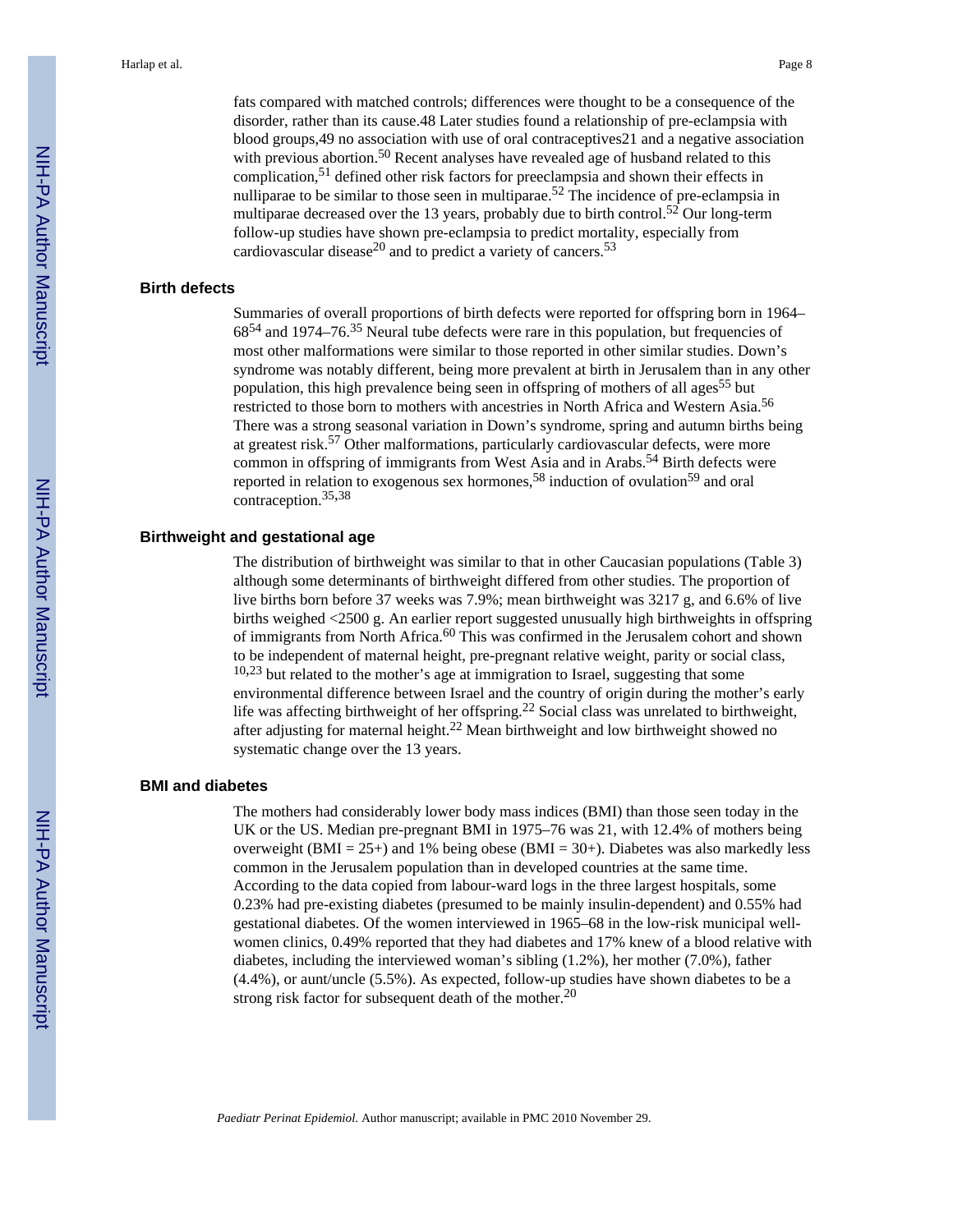# **Breast feeding**

Information on the initiation and duration of breast feeding in the early and mid-1970s was provided by 8486 mothers interviewed in 1974–76, the data relating to the previous birth, if any.<sup>25</sup> More than 79% had initiated breast feeding after a live birth. It was less frequently initiated by Israeli-born women, smokers, after a caesarian delivery or after birthweight <2500 g. It was not independently related to maternal age, birth order, social class or age at marriage, after controlling for other variables. Among those who chose to breast feed, almost half continued for 3 months or more. Longer durations were reported by older, moreeducated women and by those whose husbands were rabbis or students in Talmudic academies. Smokers and Israeliborn women reported shorter durations.25 Work outside the home was not related to the initiation or duration of breast feeding, after controlling for confounders.

#### **Changes over time**

Although the numbers of births tended to increase each year (Table 1), they decreased in 1966–67, during a period of economic depression, and in 1972, following an epidemic of rubella. During these times, the decreases were most obvious in births to the moreeducated parents. The study occurred during a period of extraordinarily rapid demographic transition.<sup>6</sup> As the pool of less-educated Immigrants became too old to reproduce, they were replaced by younger, better-educated Israeli-born couples. For example, the proportion of offspring whose mothers were born in the Islamic countries of Western Asia and North Africa decreased from 26% and 23% respectively in 1964, to 11% and 15% in 1976, while the proportion with mothers born and educated in Israel increased from 37% in 1964 to 55%in 1976. Family size of the newborns decreased: some 28% were fifth-born or later in 1964, compared with only 15% in 1976. Over time, more births were to mothers aged 20–39 years, with the proportion aged under 20 years falling from 4.4% in 1964 to 3.3% in 1976 and the proportion aged 40 years or more decreasing from 3.5% to 2.5%. These changes were typical of those occurring throughout Israel.

#### **Follow-up studies based on examination by the military**

In the late 1980s, Seidman and colleagues linked part of the cohort to records of medical examinations done at age 17. All Jewish males are required to undergo this examination, to determine eligibility for compulsory military service. Females may be exempted if they are religiously observant, so that the proportion of females who undergo medical examinations is lower than that for males. The outcomes studied by Seidman's group included height,  $61,62$ weight, $63-65$  blood pressure,  $64,66,67$  asthma<sup>68</sup> and a summary measure of cognitive ability.  $66,69-72$  These were investigated in relation to pre-eclampsia,  $66$  birthweight,  $61,63,64,67,68,71$ small-for-dates,  $62,72,73$  forceps and vacuum deliveries,  $70$  and macrosomia in the offspring of diabetic mothers.65 In one of the hospitals in 1975–76, plasma bilirubin levels had been recorded systematically in newborns with jaundice: these were studied in relation to cognitive ability at age 17.69,<sup>74</sup>

The Israel Defence Force is currently allowing researchers in Israel to study data on anthropometry and blood pressure for 81% of our cohort's males and 52% of the females. Malaspina's group linked the cohort to more detailed measure of cognitive assessment at age 17. They showed independent effects of maternal and paternal ages on offspring IQ scores, with specific effects of late paternal age on the scores for PRM-R (Progressive Raven's Matrices-Revised) and Arithmetic.<sup>75</sup>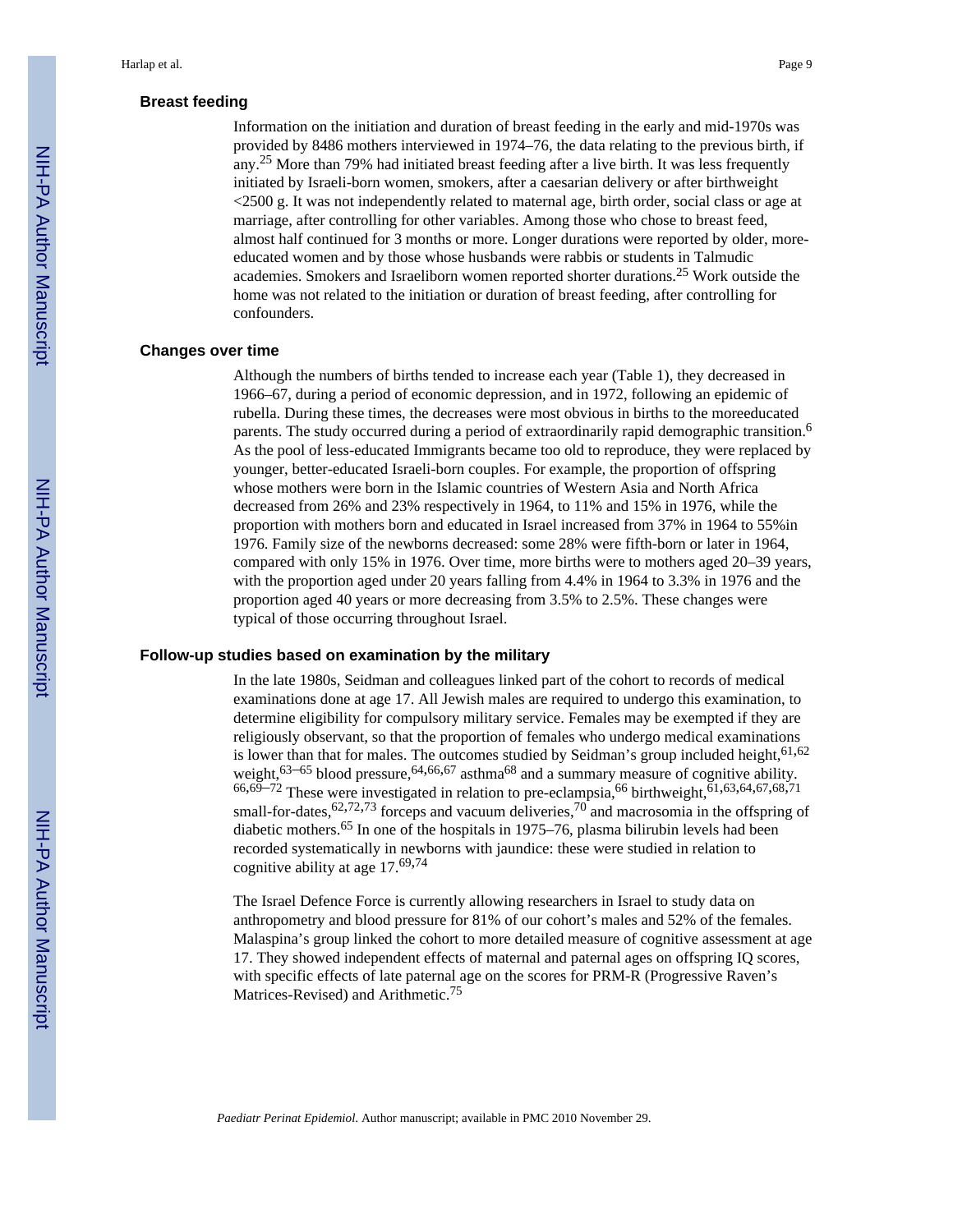A sub-cohort was followed up at age 18–19 years by tracing, visits to the home, and interviews with the teenager and the mother. This study of 1005 subjects born to mothers interviewed antenatally in 1965–68 evaluated the safety of medroxyprogesterone acetate (MPA), a hormone used in Israel for pregnancy maintenance and used in other countries as an injectable long-acting contraceptive. A few minor differences were found comparing MPA-exposed and non-exposed offspring, most being due to the more favourable distribution of social variables in the exposed group. The study provided data on the prevalence of various health conditions in teenagers, on factors associated with puberty, and on gender-dimorphic measures of cognitive ability, aggression and behaviour in school.13– 15,76

#### **Tracing in 2000 and 2005**

To allow the database to be linked with Israeli disease registries, we traced the offspring and mothers in 2000 and 2005 and the fathers in 2005. For the 91 459 offspring born alive, we matched the identity number (ID) and date of birth to Israel's Population Registry, tracing 98.5% and obtaining the date of death or current address of all 90 079 with active files in the registry. The remainder, for which the law allows no information, are presumed to be emigrants or individuals assigned new identities (e.g. after adoption). Of the 1380 individuals remaining untraced, 47% were from out-of-wedlock births, therefore likely to have been adopted. Among liveborn offspring, the proportions of male and female offspring traced were 98.6% and 98.3%, respectively, and were close to 98% in almost all demographic subgroups including those with birthweight  $\langle 2500 \text{ g } (97.5\%)$  or  $\langle 1000 \text{ g }$ (99.0%). Tracing was less complete, however, for first-born offspring (97.1%) and those whose mothers were aged  $\langle 20 \rangle$  years (90.5%), Muslim (96.1%) or Christian (73.8%); the last of these are likely to have included tourists and exchange students.

At the time of writing, we have traced 96.9% of the mothers and 93.6% of the fathers of the cohort's 92 408 births. For offspring whose parents were married at the time of their birth, 97.6% of mothers and 94.8% of fathers were traced by January 2005. Tracing was less complete for the parents of offspring who died in infancy or who had low birthweight, or those whose spouses were very young or elderly, unmarried or not Jewish. Tracing of offspring and parents was easiest for the most recent births: for the cohort born in 1976, 99.9% of liveborn offspring with married parents were traced, with 98.5% of their mothers and 96.4% of their fathers. For the cohort of 1964, these proportions were 97.3%, 94.7% and 91.8% respectively.

Tracing of the parents has been more difficult than that of the offspring. We had recorded only the first three letters of the family name and made frequent errors in transcribing the mother's identity numbers. For 1.6% of the births, including many stillbirths, no maternal identity number was given; moreover, we could not distinguish between Israeli numbers and foreign passport numbers. The Population Registry has no record of stillbirths, and may be less complete in the early years of the study with regard to early neonatal deaths. Parents in some ultra-religious sects did not recognise the State of Israel, so presented their foreign passports when registering the birth, instead of their identity card. We had recorded 44 070 individual identity numbers for mothers; however, we have found a few to be the numbers for fathers, for which we had no rubric. Consequently, the total number of individual fathers and mothers is unknown.

#### **Long-term follow-up studies**

Among those traced, outcomes studied in offspring over the 24–36 years since their birth include mortality,  $^{24}$  haematological<sup>77,78</sup> and other<sup>78</sup> malignancies; schizophrenia and other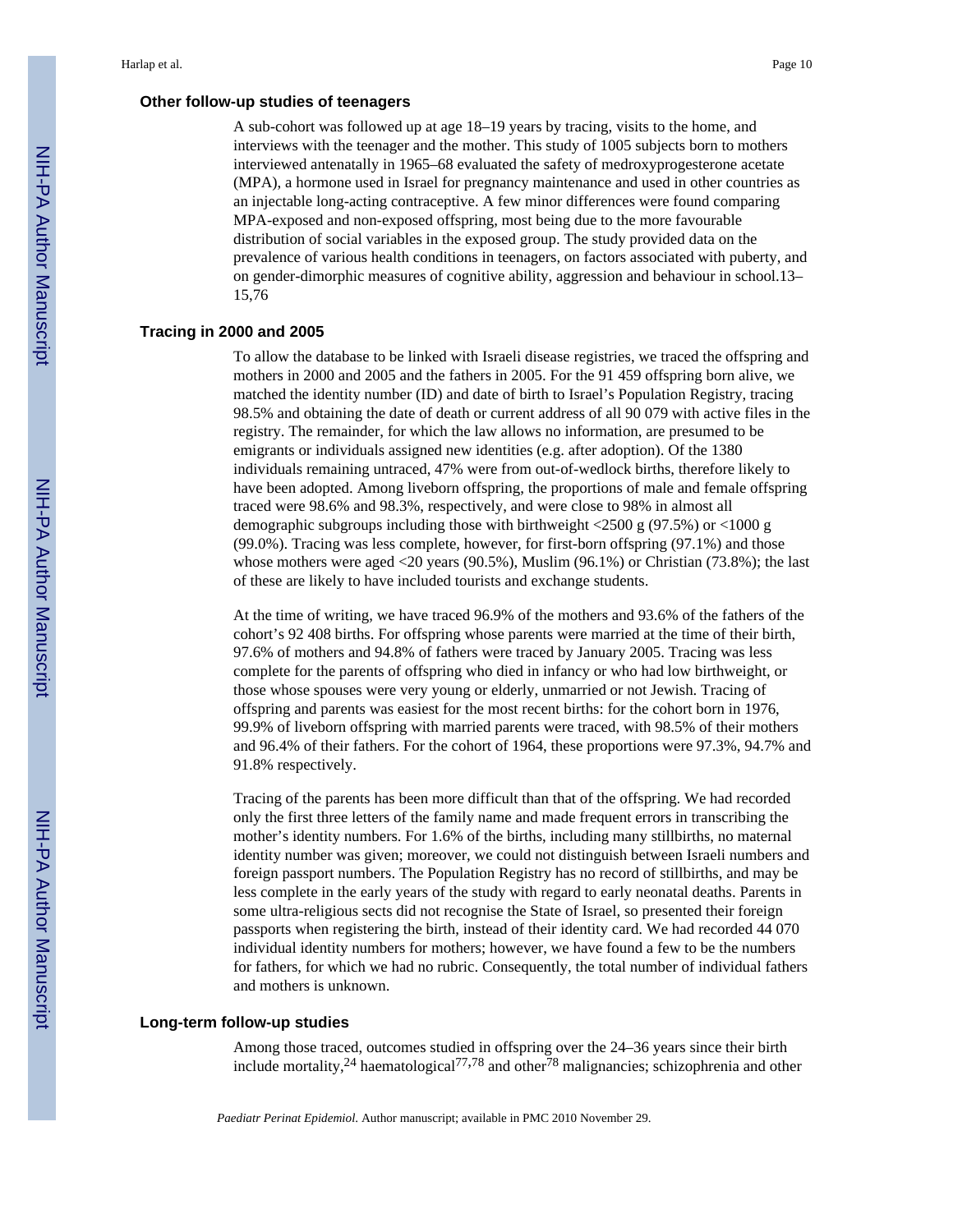major psychiatric disease;<sup>19,79,80</sup> and cognitive outcomes.<sup>75</sup> In traced mothers, the longterm studies include malignancies<sup>53,78</sup> and mortality.<sup>20</sup> In offspring, we have found lower birthweight to be a predictor of increased deaths of young adult males.<sup>24</sup> In contrast, higher birthweights were a predictor of acute myeloid leukaemia in children and young adults, especially females; similarly, birthweights of siblings predicted this outcome as well as lymphatic leukaemia.77 The birth of one or more offspring weighing <2500 g was a risk factor for subsequent mortality in the mothers, independent of pre-eclampsia.20 The latter complication was also associated with an increase in the mothers' mortality, especially from cardiovascular disease, after more than two decades of follow-up.20 An unexpected finding was that pre-eclampsia was associated with an increased incidence of several malignancies; <sup>53</sup> studies by others have suggested that this complication of pregnancy is associated with no change in cancer incidence, or a reduced risk of cancer.

In separate studies, the cohort of offspring was linked to data from Israel's Psychiatric Registry, and an anonymous database used for studies of hospitalised cases of schizophrenia and of other conditions. The incidence of schizophrenia was  $0.96\%$  by age  $34<sup>19</sup>$  i.e. similar to the incidence recorded in most other countries. We showed, for the first time, that paternal age was a strong risk factor for this outcome, accounting for 25% of cases of schizophrenia in this cohort.<sup>19</sup> This finding, since replicated by many other research groups, prompted our further studies of paternal age in the cohort; these include pre-eclampsia,<sup>51</sup> cognitive<sup>75</sup> and behavioural outcomes and miscarriages.<sup>81</sup> Other studies for this cohort include those on offspring admissions to hospital,  $9,82$  child injuries and neglect,  $83$ consequences of early gestational bleeding  $84$  and coitus in late pregnancy.  $85$ 

# **Discussion**

Features of the Jerusalem Cohort include the wealth of available data from birth, the completeness of follow-up over 27–40 years, the varied ethnic origins and aggregation into families. These allow the cohort to be used currently for research in long-term studies of mortality, cancer and psychiatric disease, with the outcomes related to events at birth or to intergenerational effects. While the core data are population-based and the postnatal interviews are broadly representative of the population, information from the antenatal interviews is more limited. Nevertheless, the presence of core data on those not interviewed allows an assessment of possible biases.

An added feature is the unusual exposure to war, stress and famine in the past. The State of Israel was established in 1948 and over the next few years absorbed large numbers of refugees. Those from Europe included survivors of the Second World War and the Nazi camps for mass extermination. Those from Islamic countries included survivors of pogroms, riots and other violence associated with the wars of 1948 and 1956.<sup>86</sup> Mass immigration to Israel of refugees from Iraq and neighbouring Islamic countries in 1949–51 led to housing many families in tent cities, while the refugees from Morocco and nearby countries arrived in the early 1960s and were often accommodated in asbestos huts, sometimes for several years. Some of these privations and stresses were shared by the native population of Israel; for example, Western Jerusalem came under siege and experienced a 6-month famine in 1948, during the first Arab–Israeli war.

The population of Israel is also known for some interesting genetic characteristics, with numerous founder mutations or polymorphisms identified in Jews originating from different areas (reviewed by Zlotogora *et al*.,87 Ostrer88); these have given great insights into disease. In cancer, notable examples include the genes for *BRCA1, BRCA2* (i.e. Fanconi *D1*), Fanconi *C, BLM* and *APC*, each of which is associated with an unusual incidence of cancer in Jews of European (*Ashkenazi*) origin, relative to non-Jews living in similar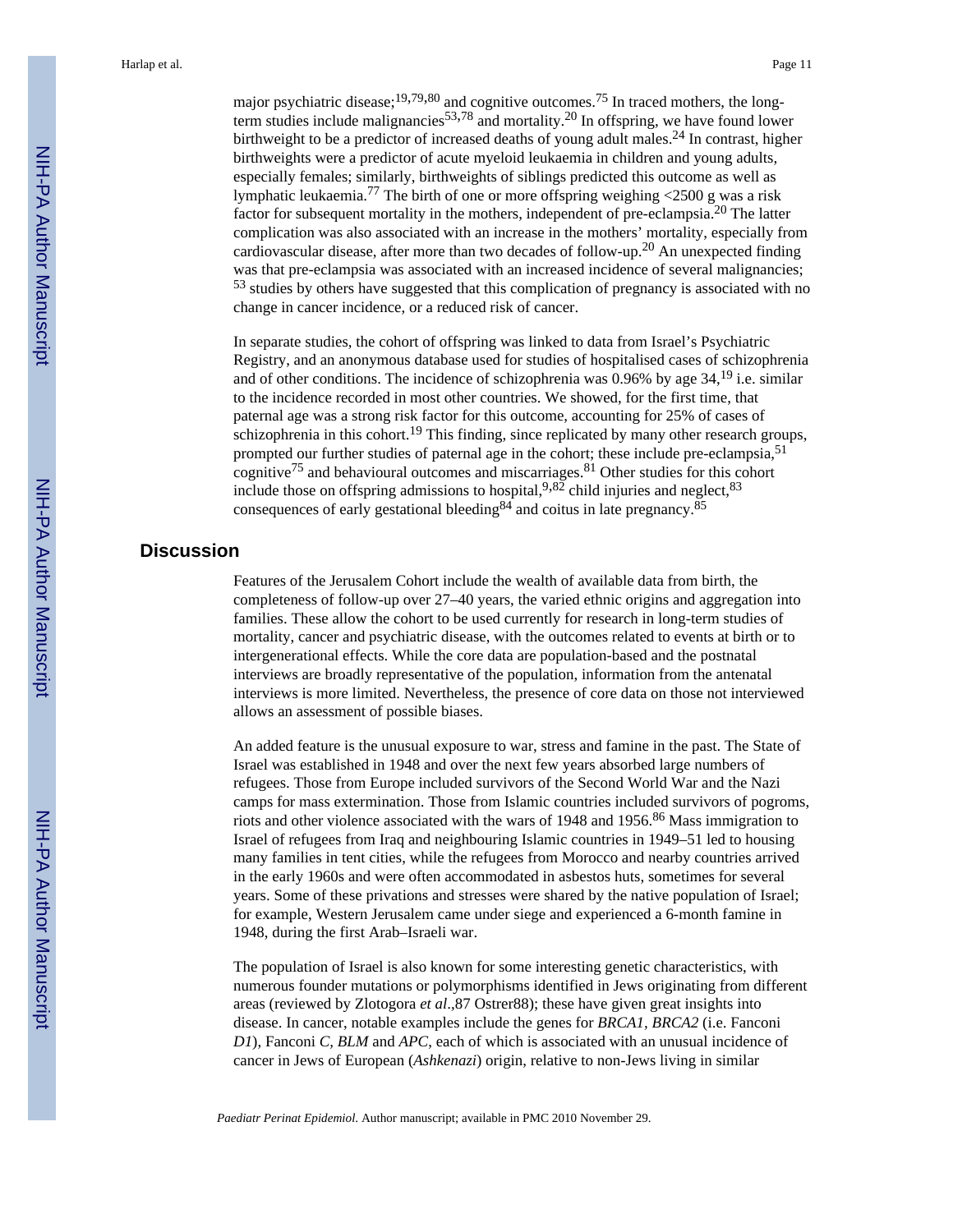environments in Western Europe, Australia or the US.<sup>89</sup> In other fields, notable polymorphisms exist in *CYP21A2* (steroid hormone synthesis, carried by 1/3); *F11* (coagulation Factor-X1, carried by 1/20); and for the lysozymal enzymes *GBA, HEXA* and *SMPD1* (for Gaucher's, Tay-Sachs and Niemann-Pick diseases, carried by 1/13, 1/25 and 1/90 Ashkenazi Jews respectively). Numerous other founder mutations are known for Ashkenazim.<sup>87</sup>,88

In Jews who are not Ashkenazim, specific patterns of other diseases are known, many founder mutations identified or unique haplotypes linked to disease.87,<sup>88</sup> Descendents of families who were expelled from the Iberian Peninsula in 1492 are known as 'Sephardim' (i.e. from Spain). This term usually includes all Jews from North Africa and is often applied generally to all Jews who are not Ashkenazim; however, those from Western Asia are also known as 'Mizrahim' (i.e. Eastern). The groups were separated from each other for many centuries, and subgroups from countries such as Afghanistan and Iran have in many senses been 'genetic isolates'.90 The history of migrations is known for many, confirmed by genetic studies88 or inferred from, for example, Y chromosome haplotypes.91 Notable Mendelian disorders in specific Sephardic communities include familial mediterranean fever (*MEFV*, carried by 1:5–1:13 depending on country of origin), ataxia telangiectasia (*AT*, 1:80 from Morocco), limb girdle muscular dystrophy (*DYSF*, 1:10 from Libya) and fragile X syndrome (*FMR1*). For Mizrahi communities, prevalent disorders include the X-linked glucose-6-phosphate deficiency (*G6PD*, 1:2– 1:7), pseudocholinesterase deficiency (*BCHE*, 1:9–1:11), Dubin–Johnson syndrome (1:20 from Iran) and various haemoglobinopathies.<sup>87</sup>

Regarding risk factors for chronic disease, numerous studies in Israel have established that there are differences between groups defined by ethnicity, religion or education for smoking, 92–96 alcohol,  $31,97$ –99 diet,  $92,100$ – $105$  exercise,  $106$  stature, weight and BMI,  $107$ – $110$  and diabetes.111 In the cancer field, some limited information is available on the prevalence of mutations in genes such as Fanconi  $A^{112}$  or *RET* (*MEN2*),<sup>113</sup> or polymorphisms in the p53 gene (*TP53*114,115), the androgen receptor116 and *MTHFR*.<sup>117</sup> Also, there are limited reports for the prevalence of specific mutations in tumours, tumour subtypes or polymorphisms in other genes as modifiers of genetic risk.<sup>118,119</sup> However, in contrast to a strong body of literature relevant to the genetics of cardiovascular disease in Israel,  $87.107.120^{-123}$  very little information is available yet on common genetic variants likely to modify the risk of cancer (e.g. variants of metabolic enzymes or genes contributing to DNA repair pathways or to radiation sensitivity).

There are unusual opportunities for epidemiological research in Israel. There is universal health insurance. Every resident, newborn and immigrant has a unique identity number, as in the Scandinavian countries; this number is used for personal documents, administrative data such as births and deaths, as well as for medical records. Because of compulsory military service, the authorities keep an up-to-date record of the whereabouts of Jewish teenagers; and for most of the males who do serve, this surveillance continues for many years. These, together with well-managed census records, facilitate the tracing and ascertainment of vital status. Data management systems in most hospitals are sophisticated, and there are growing numbers of disease registries. Some, such as the registries of cancer and psychiatric hospitalisations mentioned here, both of which have existed for many years, are managed from within the Ministry of Health. Others came into existence more recently and are managed from epidemiological units in the university teaching hospitals, under contracts with the Ministry of Health or the sick funds.<sup>124</sup> Yet others, such as the registers of diabetes,  $125$  multiple sclerosis<sup>126</sup> and blindness, rely mainly on non-governmental sources of support.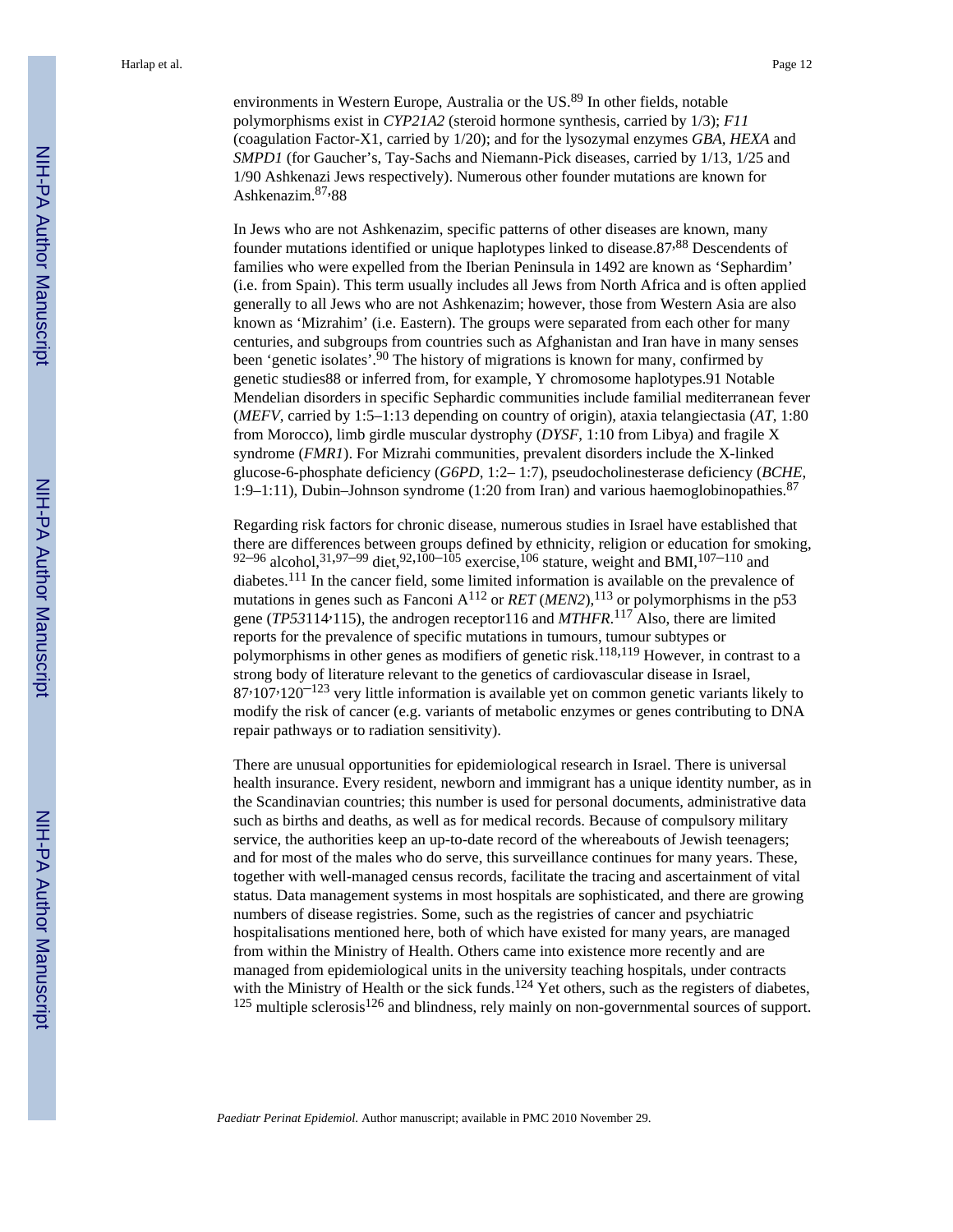# **Conclusions**

The Jerusalem Perinatal Study is a unique cohort. The linkage of offspring and mothers provides a wealth of data on demographic and social characteristics, pregnancy and obstetric outcomes. Data on fathers allow us to investigate the role of the male in reproduction. The cohort serves as a source of data for follow-up studies, especially as applied to the fetal and neonatal origins of adult diseases, and to associations between obstetric outcomes and the development of chronic diseases in later life.

# **Acknowledgments**

Supported by grants from the National Institutes of Health: 1R01 CA080197 (S.H.); 1R01 MH059114 (D.M.); 2K24 MH001699 (D.M.); 1K07 CA090685 (MBT); and from the National Alliance for Research on Schizophrenia and Depression (S.H., D.M.). We thank the subjects born in Jerusalem, and their parents.

# **References**

- 1. Brzezinski A, Davies AM, Serr DM, Koren Z. [Toxemias of pregnancy among the different communities of Israel.]. Harefuah 1964;67:105–107. [PubMed: 14194923]
- 2. Butler, NR.; Bonham, DG. Perinatal Mortality: The First Report of the 1958 British Perinatal Mortality Survey. Edinburgh: Livingston; 1963.
- 3. Golding J, Porter C. National cohort studies the facts about Britain's children. Health Visitor 1982;55:639–643. [PubMed: 6925568]
- 4. Power C. A review of child health in the 1958 birth cohort: National Child Development Study. Paediatric and Perinatal Epidemiology 1992;6:81–110. [PubMed: 1553321]
- 5. Niswander, KR.; Gordon, M. The Collaborative Perinatal Study of the National Institute of Neurological Diseases and Stroke. Washington, DC: US Department of Health Education and Welfare, Public Health Service, National Institutes of Health; 1972. The Women and Their Pregnancies; p. 73-379.DHEW Publication No. (NIH)
- 6. Davies AM. Demography, morbidity and mortality in Israel: changes over 30 years. Israel Journal of Medical Science 1979;15:959–964.
- 7. Harlap S, Prywes R, Grover NB, Davies AM. Fertility and perinatal and infant mortality in the Jewish population of Beersheba and the Negev, 1972. Israel Journal of Medical Science 1976;12:1418–1431.
- 8. Harlap S, Prywes R, Grover NB, Davies AM. Maternal, perinatal and infant health in Bedouin and Jews in southern Israel. Israel Journal of Medical Science 1977;13:514–528.
- 9. Winter ST, Davies AM, Harlap S. Scoring newborns for the risk of subsequent hospital admissions: comparative findings in Jerusalem and Haifa. Israel Journal of Medical Science 1981;17:399–402.
- 10. Harlap S, Davies AM, Grover NB, Prywes R. The Jerusalem Perinatal Study: the first decade 1964–73. Israel Journal of Medical Science 1977;13:1073–1091.
- 11. Davies, AM.; Tzur, B.; Prywes, R.; Weiskopf, P. The Jerusalem Perinatal Study Methodology Manual. Jerusalem: Department of Medical Ecology, Hebrew University of Jerusalem – Hadassah Medical School; 1968.
- 12. Davies AM, Prywes R, Tzur B, Weiskopf P, Sterk VV. The Jerusalem Perinatal Study: 1. Design and organization of a continuing, community-based, record-linked survey. Israel Journal of Medical Science 1969;5:1095–1106.
- 13. Jaffe B, Harlap S, Baras M, Gordon L, Lieblich A, Magidor S, et al. Long-term effects of MPA on human progeny: intellectual development. Contraception 1988;37:607–619. [PubMed: 2969321]
- 14. Jaffe B, Shye D, Harlap S, Baras M, Lieblich A. Aggression, physical activity levels and sex role identity in teenagers exposed in utero to MPA. Contraception 1989;40:351–363. [PubMed: 2527728]
- 15. Jaffe B, Shye D, Harlap S, Baras M, Belmaker E, Gordon L, et al. Health, growth and sexual development of teenagers exposed in utero to medroxyprogesterone acetate. Paediatric and Perinatal Epidemiology 1990;4:184–195. [PubMed: 2362875]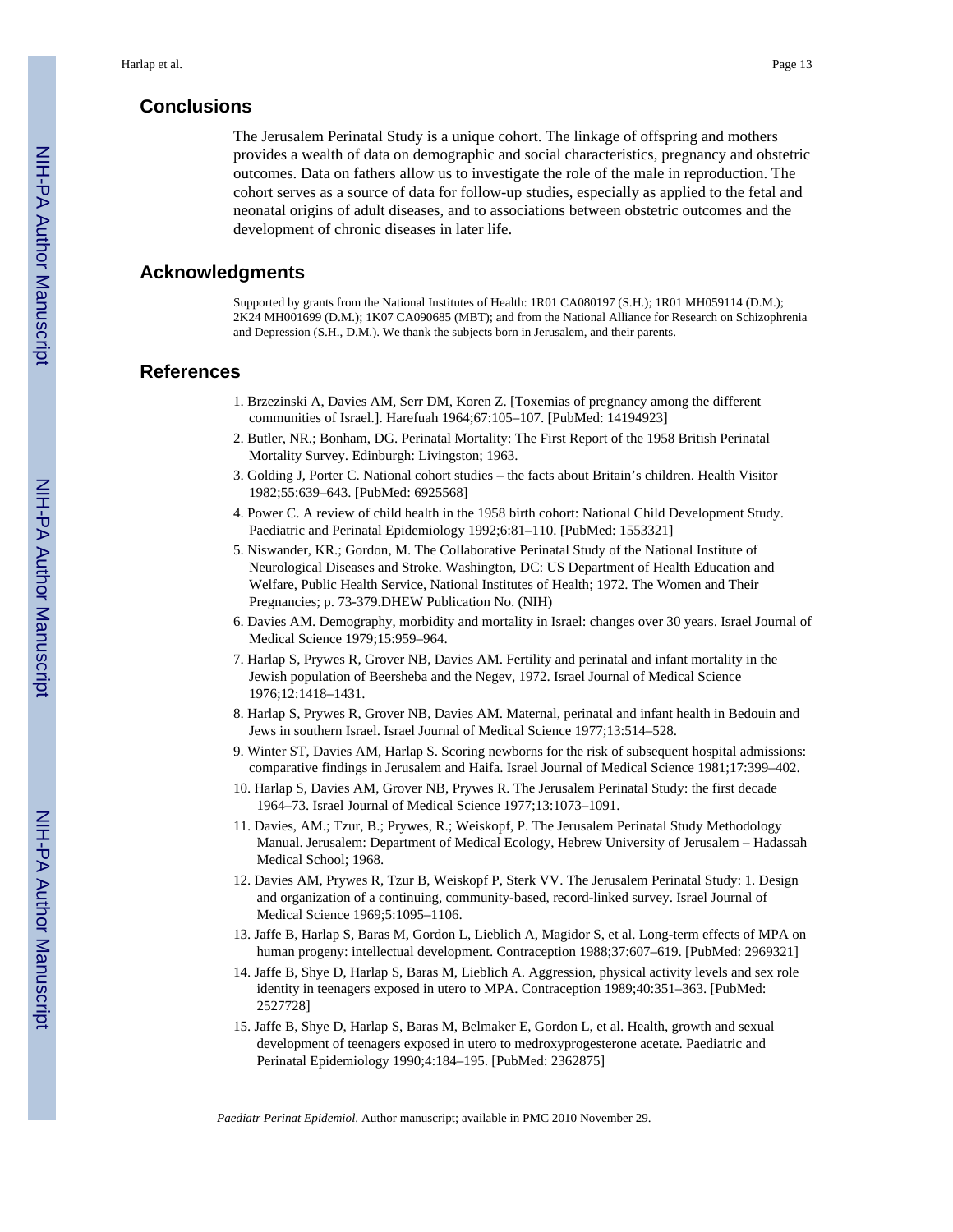- 16. Cohen T, Vardi-Saliternik R, Friedlander Y. Consanguinity, intracommunity and intercommunity marriages in a population sample of Israeli Jews. Annals of Human Biology 2004;31:38–48. [PubMed: 14742164]
- 17. Fried K, Davies AM. Some effects on the offspring of uncle-niece marriage in the Moroccan Jewish community in Jerusalem. American Journal of Human Genetics 1974;26:65–72. [PubMed: 4811756]
- 18. Kraus V. Perception of the occupational structures in Israel. Megamot 1981;26:283–294.
- 19. Malaspina D, Harlap S, Fennig S, Heiman D, Nahon D, Feldman D, et al. Advancing paternal age and the risk of schizophrenia. Archives of General Psychiatry 2001;58:361–367. [PubMed: 11296097]
- 20. Funai EF, Friedlander Y, Paltiel O, Tiram E, Xue X, Deutsch L, et al. Long-term mortality after preeclampsia. Epidemiology 2005;16:206–215. [PubMed: 15703535]
- 21. Harlap S, Davies AM, Baras M. Complications of pregnancy and labor in former oral contraceptive users. Contraception 1981;24:1–13. [PubMed: 7273764]
- 22. Yudkin PL, Harlap S, Baras M. High birthweight in an ethnic group of low socioeconomic status. British Journal of Obstetrics and Gynaecology 1983;90:291–296. [PubMed: 6838787]
- 23. Rush D, Cassano P, Harlap S. Perinatal outcome, maternal weight gain, cigarette smoking and social status in Jerusalem. Revue d'Epidémiologie et de Santé Publique 1988;36:186–195.
- 24. Friedlander Y, Paltiel O, Deutsch L, Knaanie A, Massalha S, Tiram E, et al. Birthweight and relationship with infant, child and adult mortality in the Jerusalem perinatal study. Paediatric and Perinatal Epidemiology 2003;17:398–406. [PubMed: 14629323]
- 25. Ever-Hadani P, Seidman DS, Manor O, Harlap S. Breast feeding in Israel: maternal factors associated with choice and duration. Journal of Epidemiology and Community Health 1994;48:281–285. [PubMed: 8051528]
- 26. Harlap S. Contraceptive use by Jerusalem mothers with special reference to orthodoxy, ethnic group and husband's and wife's education. Jewish Population Studies 1977;12:329–339.
- 27. Harlap S, Baras M, Slater PE. Conception-waits in Jerusalem Jewesses. Human Fertility Factors 1981;103:409–419.
- 28. Kark JD, Shemi G, Friedlander Y, Martin O, Manor O, Blondheim SH. Does religious observance promote health? Mortality in secular vs religious kibbutzim in Israel. American Journal of Public Health 1996;86:341–346. [PubMed: 8604758]
- 29. Harlap S. Gender of infants conceived on different days of the menstrual cycle. New England Journal of Medicine 1979;300:1445–1448. [PubMed: 449885]
- 30. Harlap S, Shahar S, Baras M. Overripe ova and twinning. American Journal of Human Genetics 1985;37:1206–1215. [PubMed: 4083282]
- 31. Baras M, Harlap S, Eisenberg S. Alcohol drinking in Jerusalem. Alcohol 1984;1:435–439. [PubMed: 6536296]
- 32. Kandel D. Substance abuse by adolescents in Israel and France: a cross-cultural perspective. Public Health Reports 1984;99:277–283. [PubMed: 6429726]
- 33. Epstein L, Tamir A. Health-related behavior of adolescents: change over time. Journal of Adolescent Health Care 1984;5:91–95. [PubMed: 6706795]
- 34. Harlap S, Davies AM. Infant admissions to hospital and maternal smoking. Lancet 1974;1:529– 532. [PubMed: 4131973]
- 35. Harlap S, Eldor J. Births following oral contraceptive failures. Obstetrics and Gynecology 1980;55:447–452. [PubMed: 7366901]
- 36. Magidor S, Palti H, Harlap S, Baras M. Long-term follow-up of children whose mothers used oral contraceptives prior to conception. Contraception 1984;29:203–214. [PubMed: 6734207]
- 37. Harlap S. Multiple births in former oral contraceptive users. British Journal of Obstetrics and Gynaecology 1979;86:557–562. [PubMed: 476022]
- 38. Harlap S. Pigmented skin lesions in babies born to underweight former oral-contraceptive users. Lancet 1978;2:39. [PubMed: 78228]
- 39. Harlap S, Baras M. Conception-waits in fertile women after stopping oral contraceptives. International Journal of Fertility 1984;29:73–80. [PubMed: 6148320]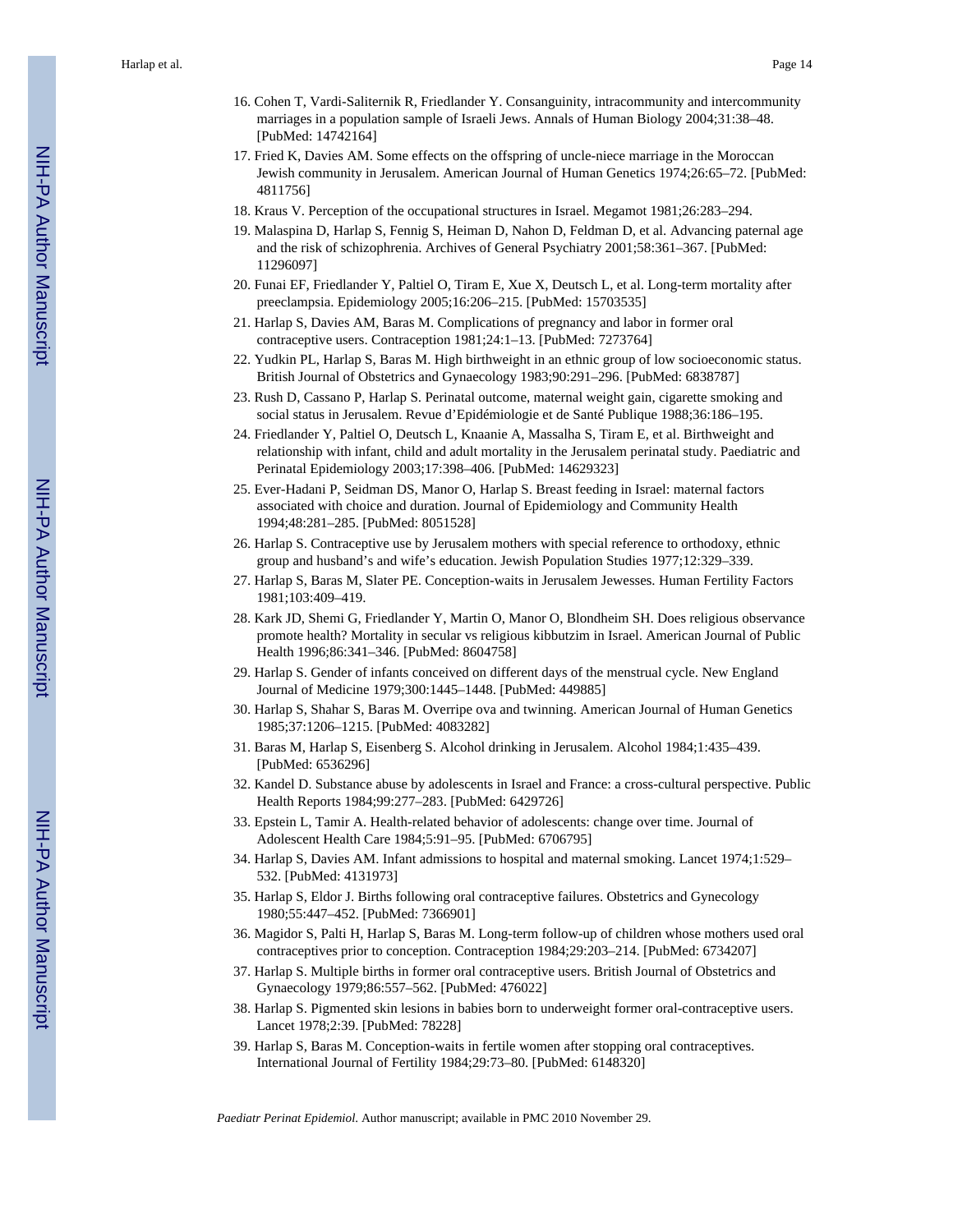Harlap et al. Page 15

- 40. Slater PE, Weiner D, Davies AM. Requests for abortion and outcomes of pregnancy in Jerusalem, Israel. Journal of Reproductive Medicine 1978;21:279–282. [PubMed: 739486]
- 41. Harlap S, Davies AM. Characteristics of pregnant women who report previous induced abortions. Bulletin of the World Health Organization 1975;52:149–154. [PubMed: 1083303]
- 42. Harlap S, Davies AM. Late sequelae of induced abortion: complications and outcome of pregnancy and labor. American Journal of Epidemiology 1975;102:217–224. [PubMed: 1163527]
- 43. Slater PE, Davies AM, Harlap S. The effect of abortion method on the outcome of subsequent pregnancy. Journal of Reproductive Medicine 1981;26:123–128. [PubMed: 7230146]
- 44. Harlap S, Kaufman R, Prywes R, Davies AM, Sterk VV, Weiskopf P. Patterns of obstetric intervention in a total population. A report from the Jerusalem perinatal study. Israel Journal of Medical Science 1971;7:1115–1127.
- 45. Sterk VV, Prywes R, Davies AM, Ever-Hadani P, Lilos P. Vomiting during pregnancy in Jerusalem women. Israel Journal of Medical Science 1971;7:1248–1255.
- 46. Davies AM. Geographical epidemiology of the toxemias of pregnancy. Israel Journal of Medical Science 1971;7:751–821.
- 47. Davies AM, Czaczkes JW, Sadovsky E, Prywes R, Weiskopf P, Sterk VV. Toxemia of pregnancy in Jerusalem. I. Epidemiological studies of a total community. Israel Journal of Medical Science 1970;6:253–266.
- 48. Davies AM, Poznansky R, Weiskopf P, Prywes R, Sadovsky E, Czaczkes W. Toxemia of pregnancy in Jerusalem. II. The role of diet. Israel Journal of Medical Science 1976;12:509–518.
- 49. Harlap S, Davies AM. Letter: Maternal blood group A and pre-eclampsia. British Medical Journal 1974;3:171–172. [PubMed: 4210571]
- 50. Seidman DS, Ever-Hadani P, Stevenson DK, Gale R. The effect of abortion on the incidence of pre-eclampsia. European Journal of Obstetrics, Gynecology and Reproductive Biology 1989;33:109–114.
- 51. Harlap S, Paltiel O, Deutsch L, Knaanie A, Masalha S, Tiram E, et al. Paternal age and preeclampsia. Epidemiology 2002;13:660–667. [PubMed: 12410007]
- 52. Funai EF, Paltiel OB, Malaspina D, Friedlander Y, Deutsch L, Harlap S. Risk factors for preeclampsia in nulliparous and parous women: the Jerusalem Perinatal Study. Paediatric and Perinatal Epidemiology 2005;19:59–68. [PubMed: 15670111]
- 53. Paltiel O, Friedlander Y, Tiram E, Barchana M, Xue X, Harlap S. Cancer after pre-eclampsia: follow up of the Jerusalem perinatal study cohort. British Medical Journal 2004;328:919. [PubMed: 15003975]
- 54. Harlap S, Davies AM, Haber M, Rossman H, Prywes R, Samueloff N. Congenital malformations in the Jerusalem perinatal study. An overview with special reference to maternal origin. Israel Journal of Medical Science 1971;7:1520–1528.
- 55. Harlap S. Down's syndrome in west Jerusalem. American Journal of Epidemiology 1973;97:225– 232. [PubMed: 4266823]
- 56. Hook EB, Harlap S. Differences in maternal age-specific rates of Down syndrome between Jews of European origin and of North African or Asian origin. Teratology 1979;20:243–248. [PubMed: 160625]
- 57. Harlap S. A time-series analysis of the incidence of Down's syndrome in West Jerusalem. American Journal of Epidemiology 1974;99:210–217. [PubMed: 4273588]
- 58. Harlap S, Prywes R, Davies AM. Letter: Birth defects and oestrogens and progesterones in pregnancy. Lancet 1975;1:682–683. [PubMed: 47104]
- 59. Harlap S. Ovulation induction and congenital malformations. Lancet 1976;2:961. [PubMed: 62185]
- 60. Grossman S, Handlesman Y, Davies AM. Birth weight in Israel, 1968–70. I. Effects of birth order and maternal origin. Journal of Biosocial Science 1974;6:43–58. [PubMed: 4828337]
- 61. Seidman DS, Gale R, Stevenson DK, Laor A, Bettane PA, Danon YL. Is the association between birthweight and height attainment independent of the confounding effect of ethnic and socioeconomic factors? Israel Journal of Medical Science 1993;29:772–776.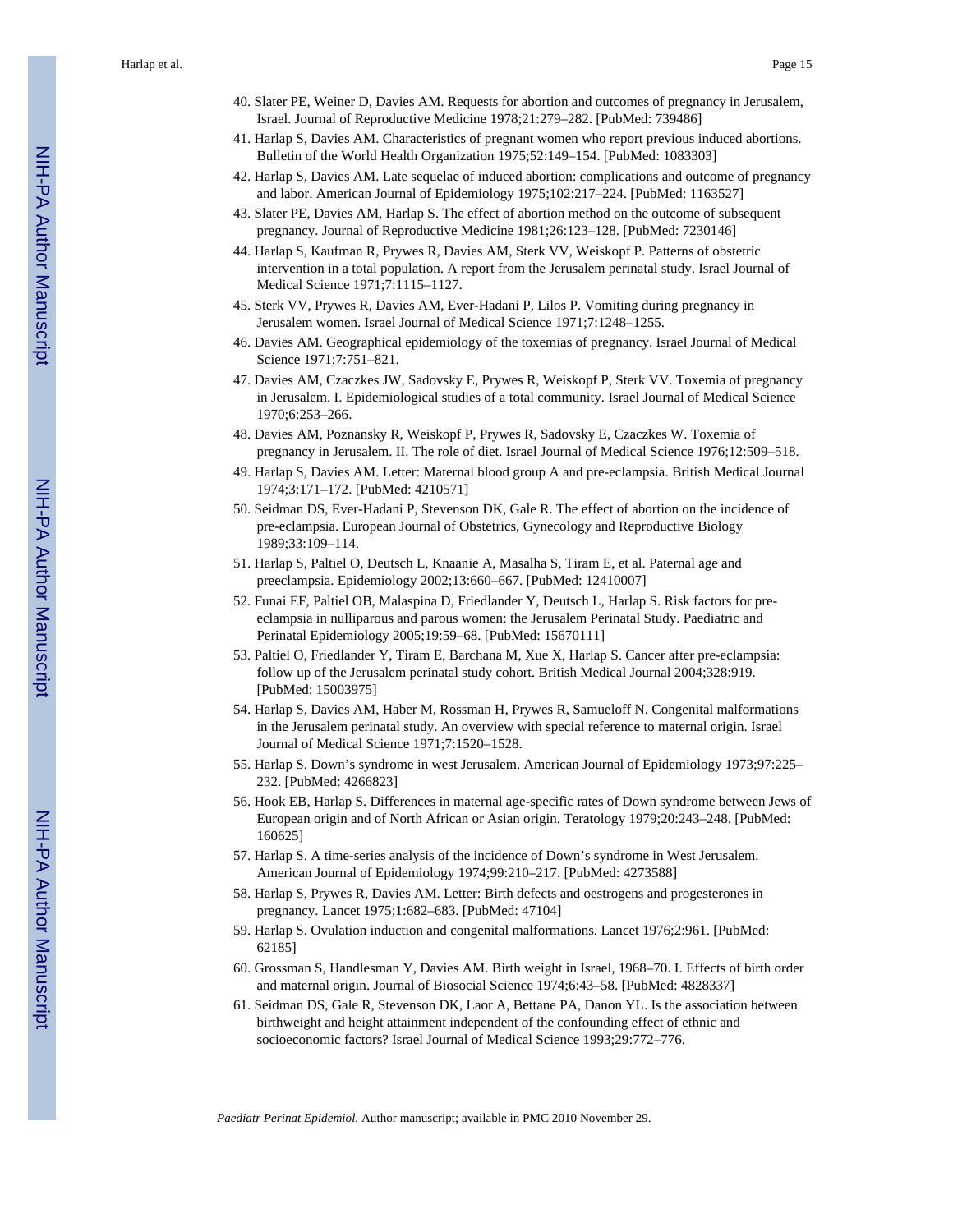- 62. Paz I, Seidman DS, Danon YL, Laor A, Stevenson DK, Gale R. Are children born small for gestational age at increased risk of short stature? American Journal of Diseases of Children 1993;147:337–339. [PubMed: 8438822]
- 63. Seidman DS, Laor A, Gale R, Stevenson DK, Danon YL. A longitudinal study of birth weight and being overweight in late adolescence. American Journal of Diseases of Children 1991;145:782– 785. [PubMed: 2058611]
- 64. Seidman DS, Laor A, Gale R, Stevenson DK, Mashiach S, Danon YL. Birth weight, current body weight, and blood pressure in late adolescence. British Medical Journal 1991;302:1235–1237. [PubMed: 2043845]
- 65. Seidman DS, Laor A, Stevenson DK, Sivan E, Gale R, Shemer J. Macrosomia does not predict overweight in late adolescence in infants of diabetic mothers. Acta Obstetricia et Gynecologica Scandinavica 1998;77:58–62. [PubMed: 9492720]
- 66. Seidman DS, Laor A, Gale R, Stevenson DK, Mashiach S, Danon YL. Pre-eclampsia and offspring's blood pressure, cognitive ability and physical development at 17-years-of-age. British Journal of Obstetrics and Gynaecology 1991;98:1009–1014. [PubMed: 1751432]
- 67. Laor A, Stevenson DK, Shemer J, Gale R, Seidman DS. Size at birth, maternal nutritional status in pregnancy, and blood pressure at age 17: population based analysis. British Medical Journal 1997;315:449–453. [PubMed: 9284660]
- 68. Seidman DS, Laor A, Gale R, Stevenson DK, Danon YL. Is low birth weight a risk factor for asthma during adolescence? Archives of Disease in Childhood 1991;66:584–587. [PubMed: 2039246]
- 69. Seidman DS, Paz I, Stevenson DK, Laor A, Danon YL, Gale R. Neonatal hyperbilirubinemia and physical and cognitive performance at 17 years of age. Pediatrics 1991;88:828–833. [PubMed: 1896294]
- 70. Seidman DS, Laor A, Gale R, Stevenson DK, Mashiach S, Danon YL. Long-term effects of vacuum and forceps deliveries. Lancet 1991;337:1583–1585. [PubMed: 1675719]
- 71. Seidman DS, Laor A, Gale R, Stevenson DK, Mashiach S, Danon YL. Birth weight and intellectual performance in late adolescence. Obstetrics and Gynecology 1992;79:543–546. [PubMed: 1553173]
- 72. Paz I, Laor A, Gale R, Harlap S, Stevenson DK, Seidman DS. Term infants with fetal growth restriction are not at increased risk for low intelligence scores at age 17 years. Journal of Pediatrics 2001;138:87–91. [PubMed: 11148518]
- 73. Paz I, Gale R, Laor A, Danon YL, Stevenson DK, Seidman DS. The cognitive outcome of fullterm small for gestational age infants at late adolescence. Obstetrics and Gynecology 1995;85:452–456. [PubMed: 7862391]
- 74. Seidman DS, Paz I, Stevenson DK, Laor A, Danon YL, Gale R. Effect of phototherapy for neonatal jaundice on cognitive performance. Journal of Perinatology 1994;14:23–28. [PubMed: 8169674]
- 75. Malaspina D, Reichenberg A, Weiser M, Fennig S, Davidson M, Harlap S, et al. Paternal age and intelligence: implications for age-related genomic changes in male germ cells. Psychiatric Genetics 2005;15:117–125. [PubMed: 15900226]
- 76. Shye D, Jaffe B. Prevalence and correlates of perimenstrual symptoms: a study of Israeli teenage girls. Journal of Adolescent Health 1991;12:217–224. [PubMed: 2054362]
- 77. Paltiel O, Harlap S, Deutsch L, Knaanie A, Massalha S, Tiram E, et al. Birth weight and other risk factors for acute leukemia in the Jerusalem Perinatal Study cohort. Cancer Epidemiology, Biomarkers and Prevention 2004;13:1057–1064.
- 78. Paltiel O, Friedlander Y, Deutsch L, Yanetz R, Calderon-Margalit R, Tiram E, et al. Time interval between the diagnosis of cancer in mothers and offspring in the Jerusalem Perinatal Study (JPS) cohort. American Journal of Epidemiology 2005;161 Suppl:S16.
- 79. Malaspina D, Harlap S, Fennig S, Corcoran C, Susser E. Maternal psychophysiological stress and offspring schizophrenia risk. Biological Psychiatry 2003;53(8S):168–169.
- 80. Kimhy D, Harlap S, Fennig S, Deutsch L, Draiman BG, Corcoran C, et al. Maternal household crowding during pregnancy and the offspring's risk of schizophrenia. Schizophrenia Research 2006;86:23–29. [PubMed: 16740377]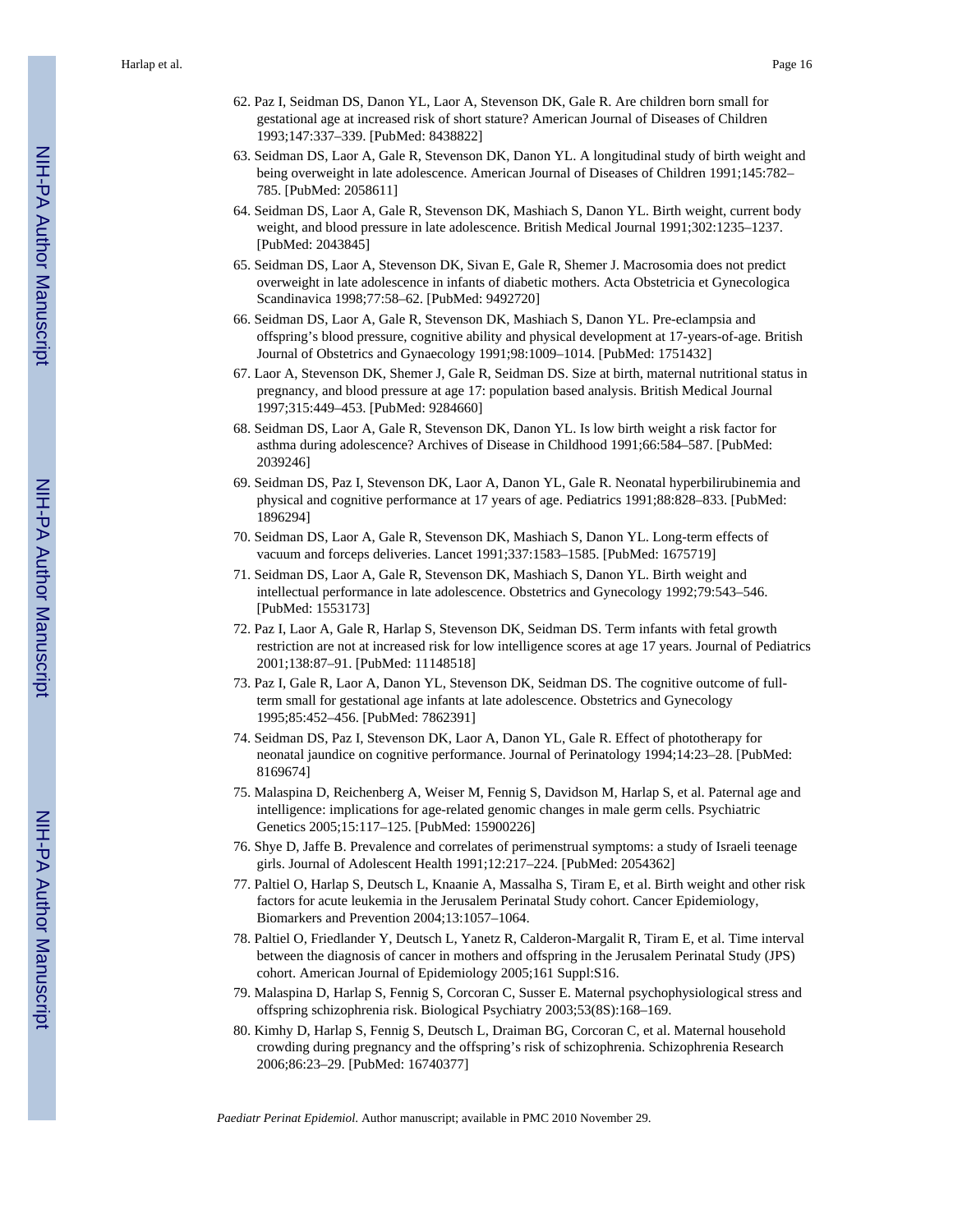- 81. Kleinhaus K, Perrin M, Friedlander Y, Paltiel O, Malaspina D, Harlap S. Paternal age and spontaneous abortion. Obstetrics and Gynecology 2006;108:369–377. [PubMed: 16880308]
- 82. Harlap S, Stenhouse NN, Davies AM. A multiple regression analysis of admission of infants to hospital. A report from the Jerusalem perinatal study. British Journal of Preventive and Social Medicine 1973;27:182–187. [PubMed: 4757351]
- 83. Harlap, S.; Drapkin, I. Child injury in West Jerusalem. In: Drapkin, I.; Viano, E., editors. Violence and Its Victims. Lexington, MA: Lexington Books; 1975.
- 84. Berkowitz GS, Harlap S, Beck GJ, Freeman DH, Baras M. Early gestational bleeding and pregnancy outcome: a multivariable analysis. International Journal of Epidemiology 1983;12:165– 173. [PubMed: 6874211]
- 85. Mills JL, Harlap S, Harley EE. Should coitus late in pregnancy be discouraged? Lancet 1981;2:136–138. [PubMed: 6113493]
- 86. Gilbert, M. Atlas of the Arab–Israeli Conflict. New York: Oxford University Press; 1993.
- 87. Zlotogora J, Bach G, Munnich A. Molecular basis of mendelian disorders among Jews. Molecular Genetics and Metabolism 2000;69:169–180. [PubMed: 10767171]
- 88. Ostrer H. A genetic profile of contemporary Jewish populations Nature Reviews. Genetics 2001;2:891–898. [PubMed: 11715044]
- 89. Feldman GE. Do Ashkenazi Jews have a higher than expected cancer burden? Implications for cancer control prioritization efforts. Israel Medical Association Journal 2001;3:341–346. [PubMed: 11411198]
- 90. Cohen T, Simhai B, Steinberg AG, Levene C. Genetic polymorphisms among Iranian Jews in Israel. American Journal of Medical Genetics 1981;8:181–190. [PubMed: 6945044]
- 91. Nebel A, Filon D, Brinkmann B, Majumder PP, Faerman M, Oppenheim A. The Y chromosome pool of Jews as part of the genetic landscape of the Middle East. American Journal of Human Genetics 2001;69:1095–1112. [PubMed: 11573163]
- 92. Friedlander Y, Kark JD, Kaufmann NA, Stein Y. Coronary heart disease risk factors among religious groupings in a Jewish population sample in Jerusalem. American Journal of Clinical Nutrition 1985;42:511–521. [PubMed: 3862337]
- 93. Shahar Y, Carel RS. Changes in smoking patterns in young military recruits in relationship to psychosocial characteristics. Military Medicine 1991;156:455–461. [PubMed: 1961426]
- 94. Kark JD, Laor A. Cigarette smoking and educational level among young Israelis upon release from military service in 1988 – a public health challenge. Israel Journal of Medical Science 1992;28:33–37.
- 95. Green MS, Harari G. Past and present smoking behaviour and its association with health-related habits in selected Israeli working populations. The Cordis Study. International Journal of Epidemiology 1992;21:494–501. [PubMed: 1634311]
- 96. Sperber AD, Peleg A, Friger M, Shvartzman P. Factors associated with daily smoking among Israeli adolescents: a prospective cohort study with a 3-year follow-up. Preventive Medicine 2001;33:73–81. [PubMed: 11493039]
- 97. Weiss S. Adult women's drinking in Israel: a review of the literature. Alcohol 1991;26:277–283.
- 98. Aharonovich E, Hasin D, Rahav G, Meydan J, Neumark Y. Differences in drinking patterns among Ashkenazic and Sephardic Israeli adults. Journal of Studies on Alcohol 2001;62:301–305. [PubMed: 11414339]
- 99. Neumark YD, Rahav G, Jaffe DH. Socio-economic status and binge drinking in Israel. Drug and Alcohol Dependence 2003;69:15–21. [PubMed: 12536062]
- 100. Kaufmann NA, Kark JD, Friedlander Y, Dennis BH, McClish D, Stein Y. Nutrient intake in Jerusalem – effects of origin, social class and education. Israel Journal of Medical Science 1982;18:1198–1209.
- 101. Kaufmann NA, Friedlander Y, Halfon ST, Slater PE, Dennis BH, McClish D, et al. Nutrient intake in Jerusalem - consumption in 17-year-olds. Israel Journal of Medical Science 1982;18:1167–1182.
- 102. Kaufmann NA, Friedlander Y, Halfon ST, Slater PE, Dennis BH, McClish D, et al. Nutrient intake in Jerusalem - consumption in adults. Israel Journal of Medical Science 1982;18:1183– 1197.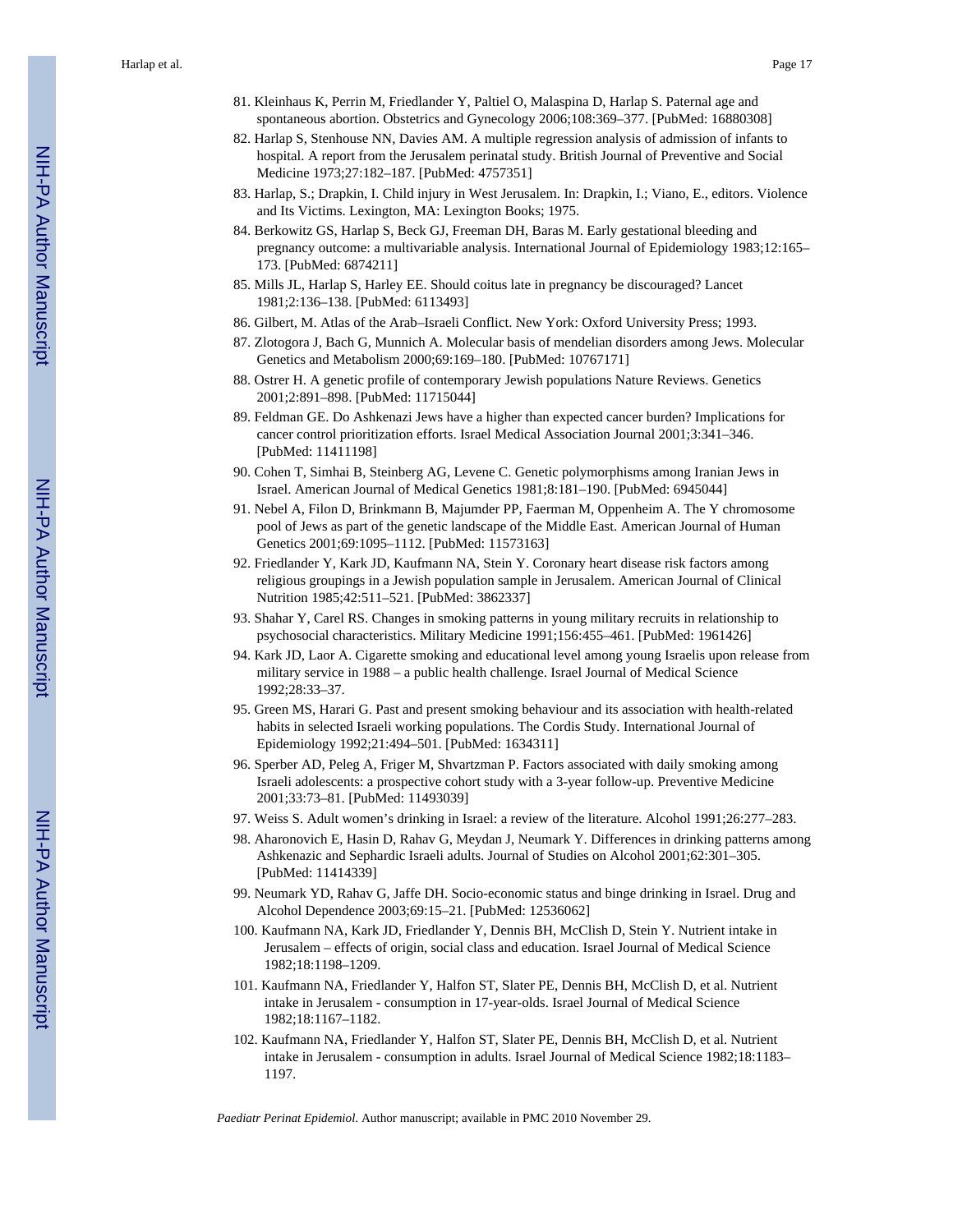- 103. Lubin F, Lusky A, Chetrit A, Modan M. Differential nutritional habits in distinct ethnic groups in the Israel population. Public Health Reviews 1998;26:79–85. [PubMed: 9775725]
- 104. Lubin F, Chetrit A, Lusky A, Modan M, Modan B. Dietary assessment in Israel: past experience. Public Health Reviews 1998;26:23–29. [PubMed: 9775717]
- 105. Kaluski DN, Meir C, Rotem N, Zadka P. Sources of nutritional data in Israel. Public Health Reviews 1998;26:73–77. [PubMed: 9775724]
- 106. Slater PE, Kark JD, Friedlander Y, Kaufmann NA, Eisenberg S, Stein Y. Reported physical activity and blood lipids in Jerusalem adults. Israel Journal of Medical Science 1982;18:1144– 1149.
- 107. Friedlander Y, Kark JD, Kaufmann NA, Berry EM, Stein Y. Familial aggregation of body mass index in ethnically diverse families in Jerusalem. The Jerusalem Lipid Research Clinic. International Journal of Obesity 1988;12:237–247. [PubMed: 3391739]
- 108. Green MS, Peled I. Differences in the prevalence of hypertension by ethnic origin and age at immigration in a cohort of 5,146 Israelis. American Journal of Epidemiology 1992;135:1237– 1250. [PubMed: 1378241]
- 109. Kertzman H, Livshits G, Green MS. Ethnic differences in indices of body mass and body fat distribution in Israel. International Journal of Obesity and Related Metabolic Disorders 1994;18:69–77. [PubMed: 8148927]
- 110. Kaluski DN, Chinich A, Leventhal A, Ifrah A, Cohen-Mannheim I, Merom D, et al. Overweight, stature, and socioeconomic status among women - cause or effect: Israel National Women's Health Interview Survey, 1998. Journal of Gender-Specific Medicine 2001;4:18–24. [PubMed: 11727467]
- 111. Stern E, Raz I, Weitzman S. Prevalence of diabetes mellitus among workers in Israel: a nationwide study. Acta Diabetologia 1999;36:169–172.
- 112. Tamary H, Bar-Yam R, Shalmon L, Rachavi G, Krostichevsky M, Elhasid R, et al. Fanconi anaemia group A (FANCA) mutations in Israeli non-Ashkenazi Jewish patients. British Journal of Haematology 2000;111:338–343. [PubMed: 11091222]
- 113. Peretz H, Luboshitsky R, Baron E, Biton A, Gershoni R, Usher S, et al. Cys 618 Arg mutation in the RET proto-oncogene associated with familial medullary thyroid carcinoma and maternally transmitted Hirschsprung's disease suggesting a role for imprinting. Human Mutation 1997;10:155–159. [PubMed: 9259198]
- 114. Yair D, Ben Baruch G, Chetrit A, Friedman T, Hirsh YG, Gotlieb WH, et al. p53 and WAF1 polymorphisms in Jewish-Israeli women with epithelial ovarian cancer and its association with BRCA mutations. British Journal of Obstetrics and Gynaecology 2000;107:849–854. [PubMed: 10901555]
- 115. Arbel-Alon S, Menczer J, Feldman N, Glezerman M, Yeremin L, Friedman E. Codon 72 polymorphism of p53 in Israeli Jewish cervical cancer patients and healthy women. International Journal of Gynecological Cancer 2002;12:741–744. [PubMed: 12445252]
- 116. Yaron M, Levy T, Chetrit A, Levavi H, Sabah G, Schneider D, et al. The polymorphic CAG repeat in the androgen receptor gene in Jewish Israeli women with endometrial carcinoma. Cancer 2001;92:1190–1194. [PubMed: 11571732]
- 117. Rosenberg N, Murata M, Ikeda Y, Opare-Sem O, Zivelin A, Geffen E, et al. The frequent 5,10 methylenetetrahydrofolate reductase C677T polymorphism is associated with a common haplotype in whites, Japanese, and Africans. American Journal of Human Genetics 2002;70:758– 762. [PubMed: 11781870]
- 118. Kislitsin D, Lerner A, Rennert G, Lev Z. K-ras mutations in sporadic colorectal tumors in Israel: unusual high frequency of codon 13 mutations and evidence for nonhomogeneous representation of mutation subtypes. Digestive Diseases and Sciences 2002;47:1073–1079. [PubMed: 12018902]
- 119. Gershoni-Baruch R, Dagan E, Israeli D, Kasinetz L, Kadouri E, Friedman E. Association of the C677T polymorphism in the MTHFR gene with breast and/or ovarian cancer risk in Jewish women. European Journal of Cancer 2000;36:2313–2316. [PubMed: 11094304]
- 120. Friedlander Y, Kark JD, Stein Y. Family history of myocardial infarction as an independent risk factor for coronary heart disease. British Heart Journal 1985;53:382–387. [PubMed: 3986055]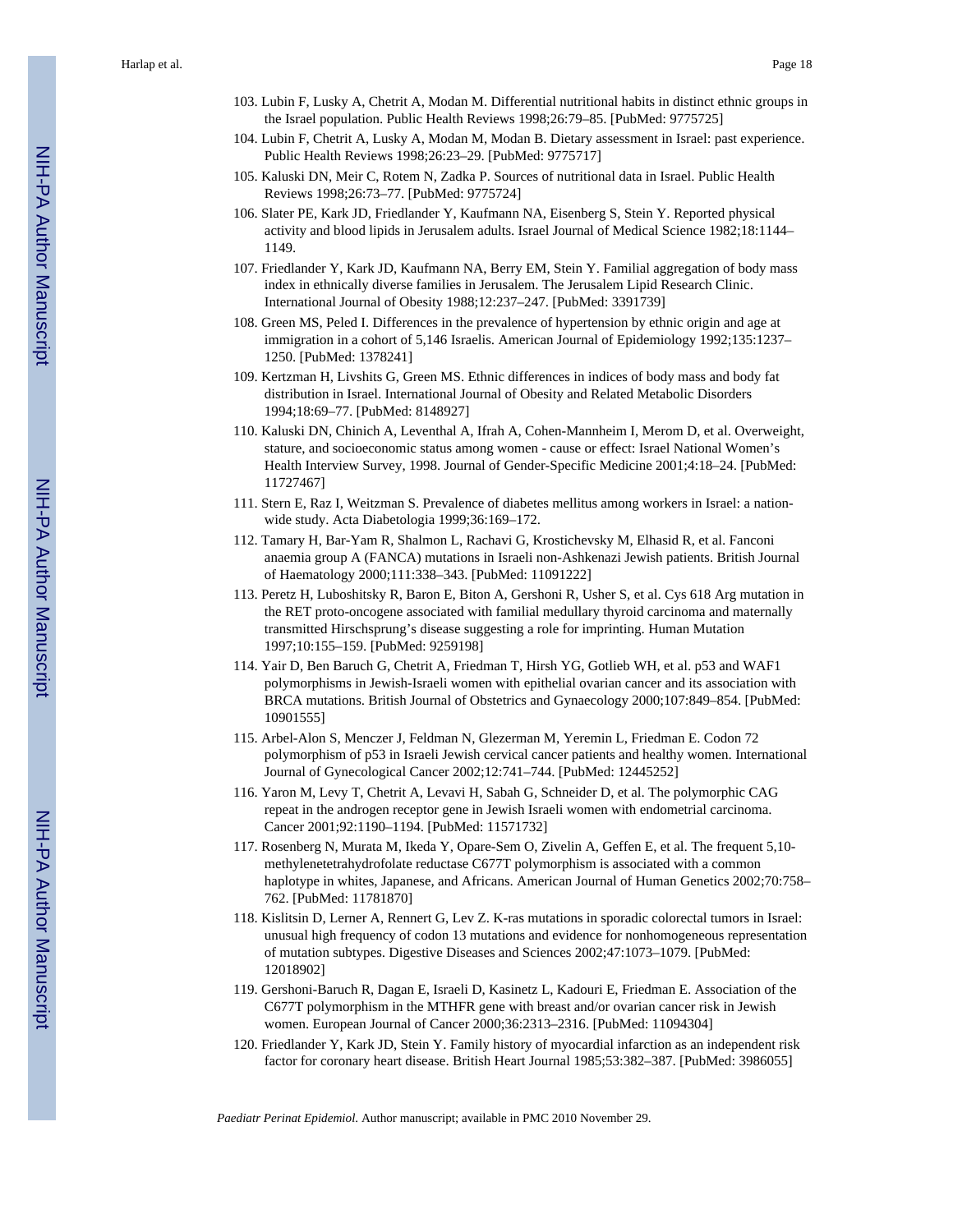Harlap et al. Page 19

- 121. Friedlander Y, Kark JD, Stein Y. Complex segregation analysis of low levels of plasma highdensity lipoprotein cholesterol in a sample of nuclear families in Jerusalem. Genetic Epidemiology 1986;3:285–297. [PubMed: 3781236]
- 122. Friedlander Y, Elkana Y, Sinnreich R, Kark JD. Genetic and environmental sources of fibrinogen variability in Israeli families: the Kibbutzim Family Study. American Journal of Human Genetics 1995;56:1194–1206. [PubMed: 7726177]
- 123. Friedlander Y, Kark JD, Sinnreich R, Basso F, Humphries SE. Combined segregation and linkage analysis of fibrinogen variability in Israeli families: evidence for two quantitative-trait loci, one of which is linked to a functional variant  $(-58G > A)$  in the promoter of the alpha-fibrinogen gene. Annals of Human Genetics 2003;67:228–241. [PubMed: 12914575]
- 124. Central Bureau of Statistics. (in Hebrew). <http://www.cbs.gov.il/briut/briut2.htm>
- 125. Laron-Kenet T, Shamis I, Weitzman S, Rosen S, Laron ZV. Mortality of patients with childhood onset (0–17 years) Type I diabetes in Israel: a population-based study. Diabetologia 2001;44 Suppl. 3:B81–B86. [PubMed: 11724422]
- 126. Karni A, Kahana E, Zilber N, Abramsky O, Alter M, Karussis D. The frequency of multiple sclerosis in Jewish and Arab populations in greater Jerusalem. Neuroepidemiology 2003;22:82– 86. [PubMed: 12566958]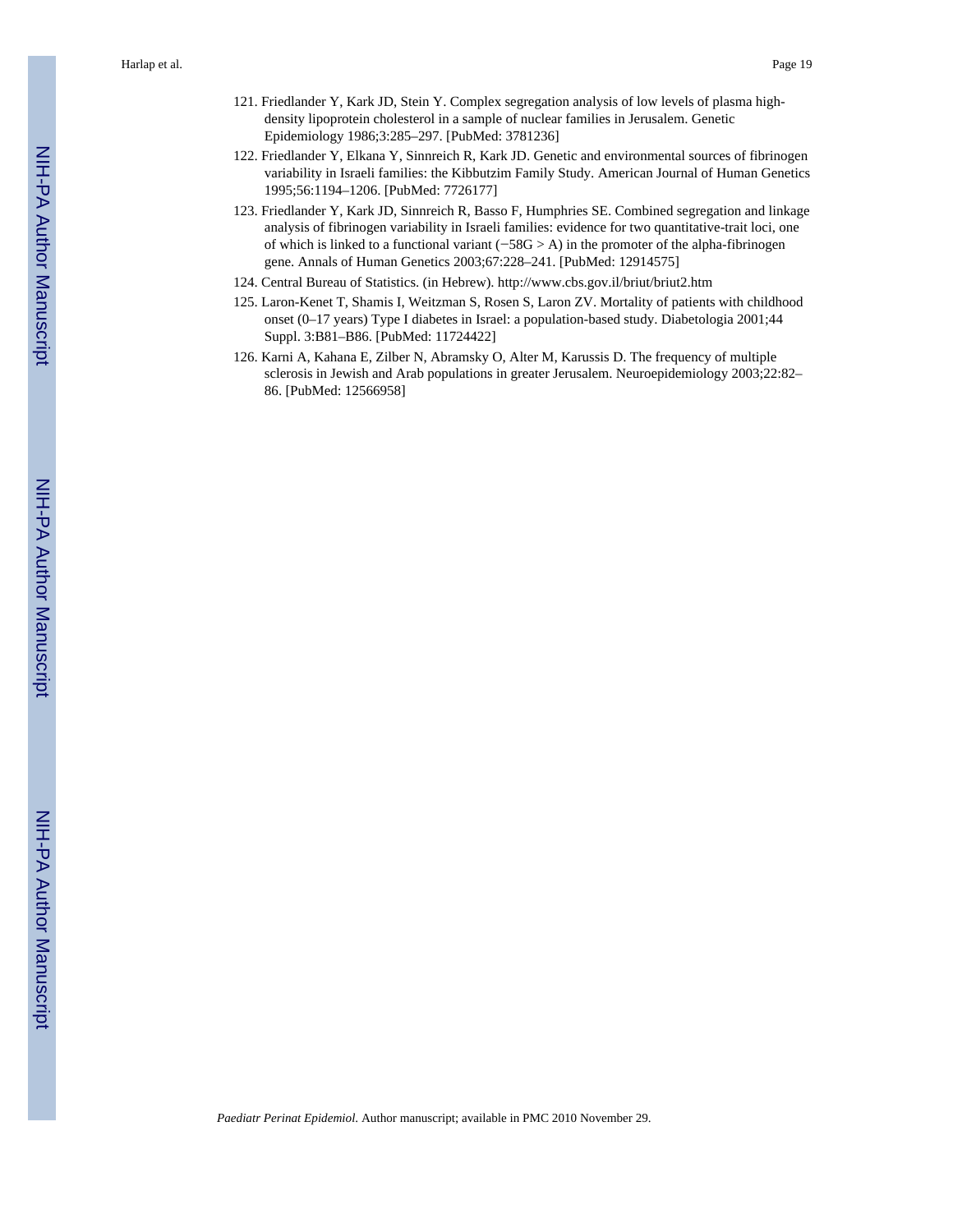

## **Figure 1.**

Schematic representation of the Jerusalem Perinatal Study main cohort and sub-cohorts. Horizontal axis represents life course; vertical represents year of birth.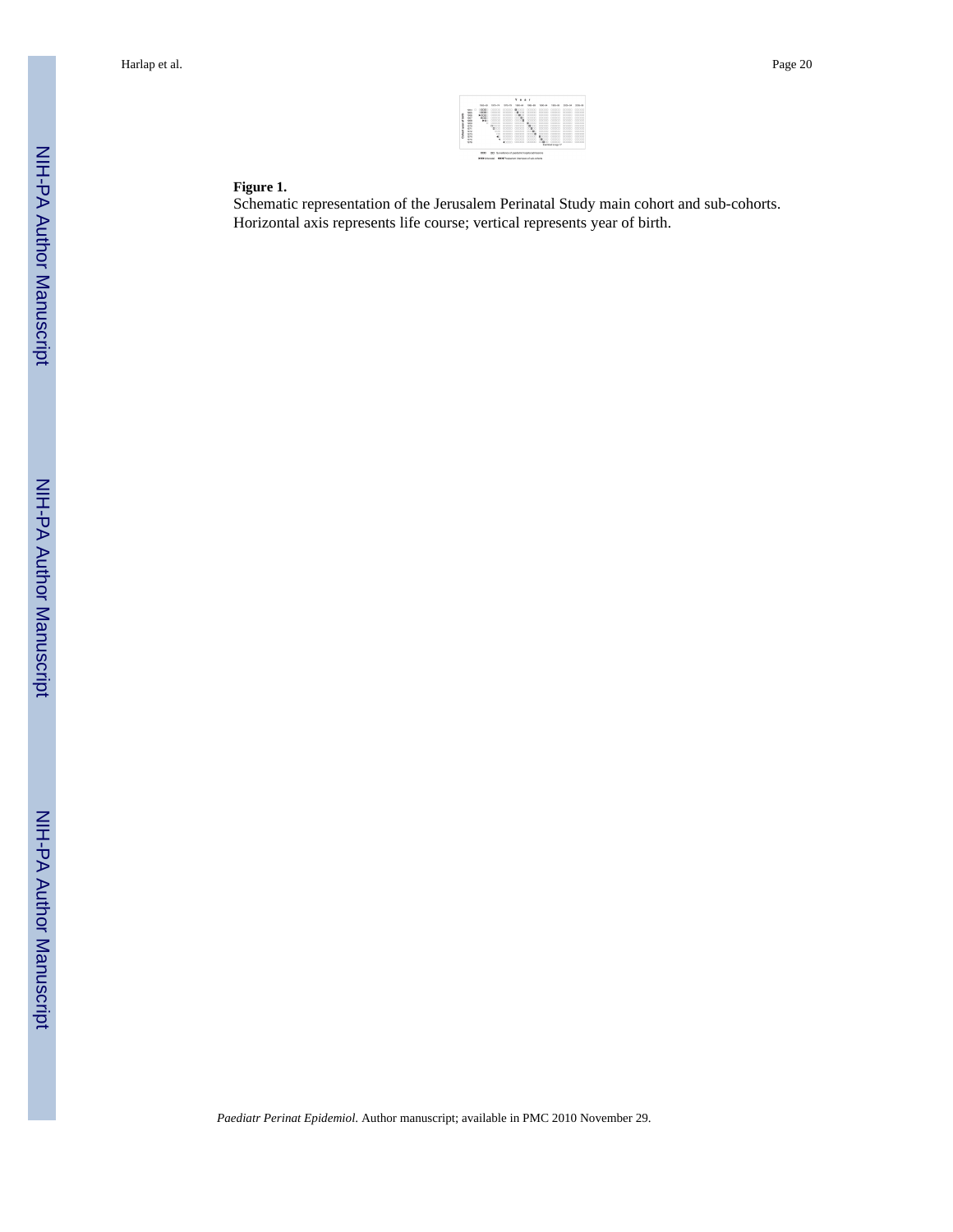Percentage distribution of births in the Jerusalem Perinatal Study and its main subsets, by year, hospital of birth, age of mother and birth order

|                           |                                        |                                                                      | Subsets with information on:                             |                                                              |
|---------------------------|----------------------------------------|----------------------------------------------------------------------|----------------------------------------------------------|--------------------------------------------------------------|
| Total offspring $= 100\%$ | <b>Total cohort</b><br>$(N = 92, 408)$ | Obstetric conditions &<br>interventions 4/64-12/76<br>$(N = 83 493)$ | <b>Antenatal interviews</b><br>1965-68<br>$(N = 11 467)$ | <b>Postpartum interviews</b><br>11/74-12/76<br>$(N = 16912)$ |
| Year of birth             |                                        |                                                                      |                                                          |                                                              |
| 1964                      | 6.2                                    | 4.9                                                                  |                                                          |                                                              |
| 1965                      | 6.6                                    | 6.6                                                                  | 3.5                                                      |                                                              |
| 1966                      | 6.5                                    | 6.4                                                                  | 35.3                                                     |                                                              |
| 1967                      | 6.4                                    | 6.4                                                                  | 33.3                                                     |                                                              |
| 1968                      | 6.9                                    | 6.9                                                                  | 27.9                                                     |                                                              |
| 1969                      | 7.2                                    | 7.3                                                                  | 0.1                                                      |                                                              |
| 1970                      | 7.6                                    | 7.7                                                                  |                                                          |                                                              |
| 1971                      | 8.2                                    | 8.3                                                                  |                                                          |                                                              |
| 1972                      | 7.9                                    | 8.1                                                                  |                                                          |                                                              |
| 1973                      | 8.7                                    | 8.7                                                                  |                                                          |                                                              |
| 1974                      | 9.0                                    | 9.2                                                                  |                                                          | 6.8                                                          |
| 1975                      | 9.3                                    | 9.6                                                                  |                                                          | 46.8                                                         |
| 1976                      | 9.6                                    | 10.0                                                                 |                                                          | 46.4                                                         |
| Hospital of birth         |                                        |                                                                      |                                                          |                                                              |
| $\mathbf{1}$              | 34.8                                   | 37.9                                                                 | 35.1                                                     | 36.7                                                         |
| $\mathbf{2}$              | 26.9                                   | 29.1                                                                 | 26.1                                                     | 21.3                                                         |
| 3                         | 30.1                                   | 32.9                                                                 | 30.6                                                     | 42.0                                                         |
| Others                    | 8.2                                    |                                                                      | 5.8                                                      |                                                              |
| Age of mother (years)     |                                        |                                                                      |                                                          |                                                              |
| $20$                      | 3.9                                    | 3.9                                                                  | 5.1                                                      | 3.3                                                          |
| $20 - 24$                 | 30.3                                   | 30.6                                                                 | 30.9                                                     | 30.9                                                         |
| $25 - 29$                 | 32.0                                   | 32.0                                                                 | 28.7                                                     | 35.2                                                         |
| $30 - 34$                 | 20.0                                   | 19.8                                                                 | 21.2                                                     | 18.8                                                         |
| $35 - 39$                 | 10.5                                   | 10.4                                                                 | 10.7                                                     | 9.1                                                          |
| $40 - 44$                 | 2.8                                    | 2.8                                                                  | 3.0                                                      | 2.2                                                          |
| $45+$                     | 0.4                                    | 0.4                                                                  | 0.4                                                      | 0.2                                                          |
| Unknown                   | 0.2                                    | 0.1                                                                  |                                                          | 0.2                                                          |
| Birth order               |                                        |                                                                      |                                                          |                                                              |
| $\mathbf{1}$              | 29.7                                   | 29.5                                                                 | 28.3                                                     | 31.1                                                         |
| $\,2$                     | 23.6                                   | 23.5                                                                 | 22.4                                                     | 25.2                                                         |
| $\sqrt{3}$                | 16.8                                   | 16.7                                                                 | 15.5                                                     | 17.9                                                         |
| $\overline{4}$            | $10.1\,$                               | $10.1\,$                                                             | 9.6                                                      | 10.5                                                         |
| $5 - 6$                   | $10.0\,$                               | $10.2\,$                                                             | 11.6                                                     | 9.3                                                          |
| $7+$                      | 9.6                                    | 9.9                                                                  | 12.4                                                     | 5.9                                                          |
| Unknown                   | $0.2\,$                                | 0.2                                                                  | 0.3                                                      | 0.1                                                          |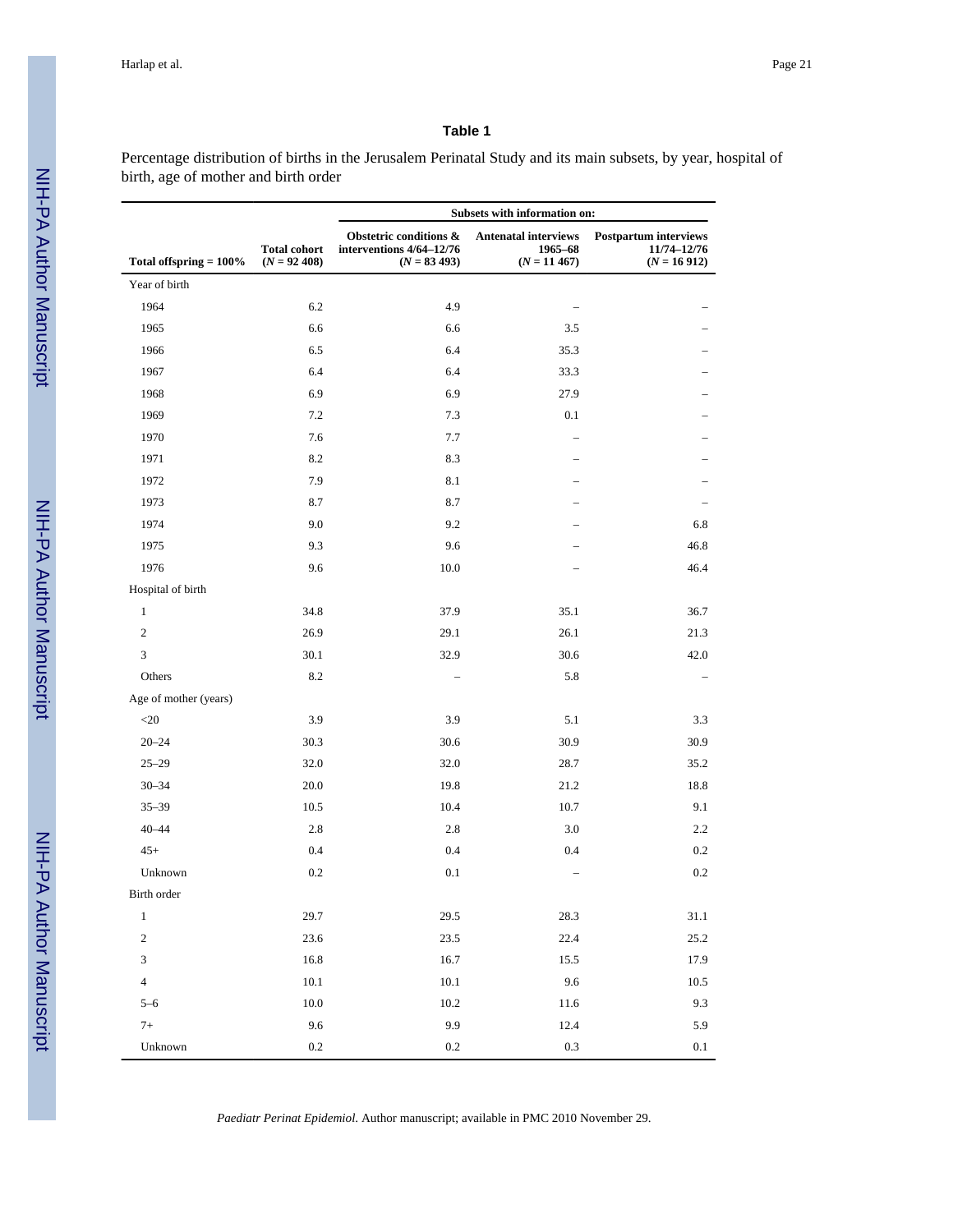Percentage distribution of births in the Jerusalem Perinatal Study and its main subsets, by education and ethnic origin of mother

|                               |                                        |                                                                          | Subsets with information on:                             |                                                          |
|-------------------------------|----------------------------------------|--------------------------------------------------------------------------|----------------------------------------------------------|----------------------------------------------------------|
| Total offspring $= 100\%$     | <b>Total cohort</b><br>$(N = 92, 408)$ | Obstetric conditions &<br>interventions $4/64 - 12/76$<br>$(N = 83 493)$ | <b>Antenatal interviews</b><br>1965-68<br>$(N = 11 467)$ | <b>Postpartum interviews</b><br>1974-76<br>$(N = 16912)$ |
| Education of mother (years)   |                                        |                                                                          |                                                          |                                                          |
| Unknown                       | 7.9                                    | 7.3                                                                      | 9.8                                                      | 3.7                                                      |
| $\boldsymbol{0}$              | 6.3                                    | 6.6                                                                      | 12.4                                                     | 1.9                                                      |
| $1 - 4$                       | 3.0                                    | 3.0                                                                      | 5.3                                                      | 1.1                                                      |
| $5 - 8$                       | 24.0                                   | 24.5                                                                     | 32.7                                                     | 18.0                                                     |
| $9 - 12$                      | 33.4                                   | 33.4                                                                     | 27.2                                                     | 40.5                                                     |
| $13+$                         | 25.5                                   | 25.2                                                                     | 12.3                                                     | 34.8                                                     |
| Birthplace of mother          |                                        |                                                                          |                                                          |                                                          |
| Israel                        | 45.3                                   | 44.9                                                                     | 46.8                                                     | 54.2                                                     |
| Other                         | 54.7                                   | 55.1                                                                     | 53.2                                                     | 45.8                                                     |
| Birthplace of mother's father |                                        |                                                                          |                                                          |                                                          |
| Israel                        | 15.8                                   | 13.5                                                                     | 13.9                                                     | 16.9                                                     |
| Other West Asia               | 29.2                                   | 29.6                                                                     | 37.6                                                     | 25.3                                                     |
| North Africa                  | 22.5                                   | 23.0                                                                     | 28.0                                                     | 20.5                                                     |
| Europe etc                    | 32.5                                   | 31.9                                                                     | 20.5                                                     | 37.3                                                     |
| Religion of mother            |                                        |                                                                          |                                                          |                                                          |
| Jewish                        | 96.7                                   | 97.4                                                                     | 98.9                                                     | 100.0                                                    |
| Muslim                        | 2.0                                    | 1.6                                                                      | 0.8                                                      |                                                          |
| Christian & other             | 0.3                                    | 0.2                                                                      | 0.3                                                      |                                                          |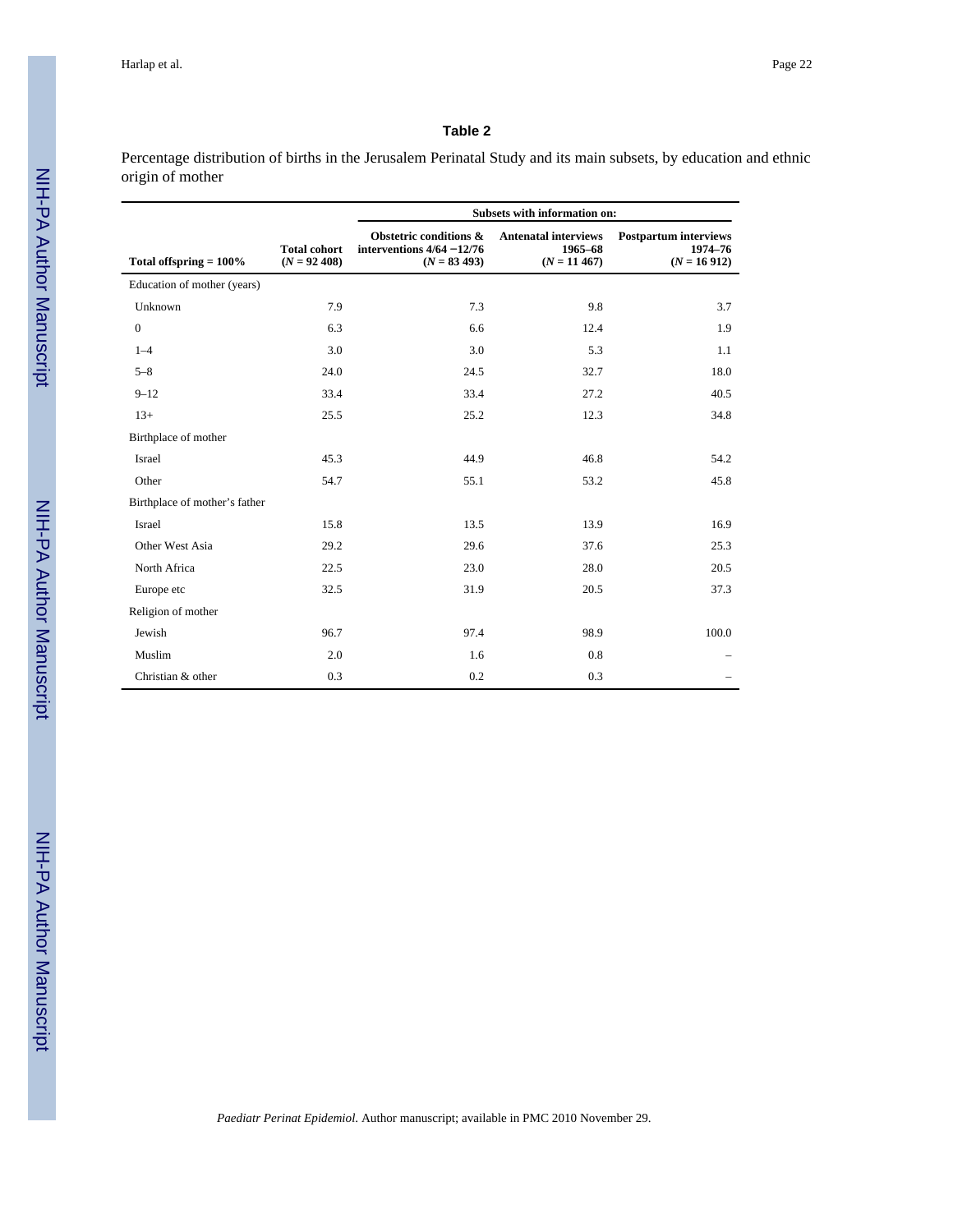Percentage distribution of births in the Jerusalem Perinatal Study and its main subsets, by birthweight and main outcomes

|                           |                                        |                                                                      | Subsets with information on:                             |                                                          |
|---------------------------|----------------------------------------|----------------------------------------------------------------------|----------------------------------------------------------|----------------------------------------------------------|
| Total offspring $= 100\%$ | <b>Total cohort</b><br>$(N = 92, 408)$ | Obstetric conditions &<br>interventions 4/64-12/76<br>$(N = 83 493)$ | <b>Antenatal interviews</b><br>1965-68<br>$(N = 11 467)$ | <b>Postpartum interviews</b><br>1974-76<br>$(N = 16912)$ |
| Birthweight (g)           |                                        |                                                                      |                                                          |                                                          |
| < 1000                    | 0.6                                    | 0.6                                                                  | 0.3                                                      | 0.5                                                      |
| 1000-1499                 | 0.7                                    | 0.7                                                                  | 0.5                                                      | 0.7                                                      |
| 1500-1999                 | 1.3                                    | 1.3                                                                  | 1.2                                                      | 1.3                                                      |
| 2000-2499                 | 4.3                                    | 4.3                                                                  | 3.9                                                      | 4.5                                                      |
| 2500-2999                 | 19.1                                   | 19.2                                                                 | 20.2                                                     | 20.2                                                     |
| 3000-3499                 | 41.5                                   | 41.6                                                                 | 41.7                                                     | 42.7                                                     |
| 3500-3999                 | 25.2                                   | 25.2                                                                 | 24.8                                                     | 24.0                                                     |
| 4000-4499                 | 6.0                                    | 6.0                                                                  | 6.0                                                      | 5.2                                                      |
| $4500+$                   | 0.9                                    | 0.9                                                                  | 0.9                                                      | 0.7                                                      |
| $<$ 2400                  | 6.9                                    | 6.9                                                                  | 5.9                                                      | 7.0                                                      |
| Unknown                   | 0.5                                    | 0.3                                                                  | 0.7                                                      | 0.3                                                      |
| <b>Birth defects</b>      |                                        |                                                                      |                                                          |                                                          |
| None                      | 93.0                                   | 92.4                                                                 | 91.9                                                     | 91.2                                                     |
| Major                     | 3.7                                    | 4.0                                                                  | 4.6                                                      | 4.8                                                      |
| Minor only                | 3.3                                    | 3.5                                                                  | 3.5                                                      | 4.2                                                      |
| Stillbirths/1000          | 10.0                                   | 10.1                                                                 | 10.2                                                     | 7.9                                                      |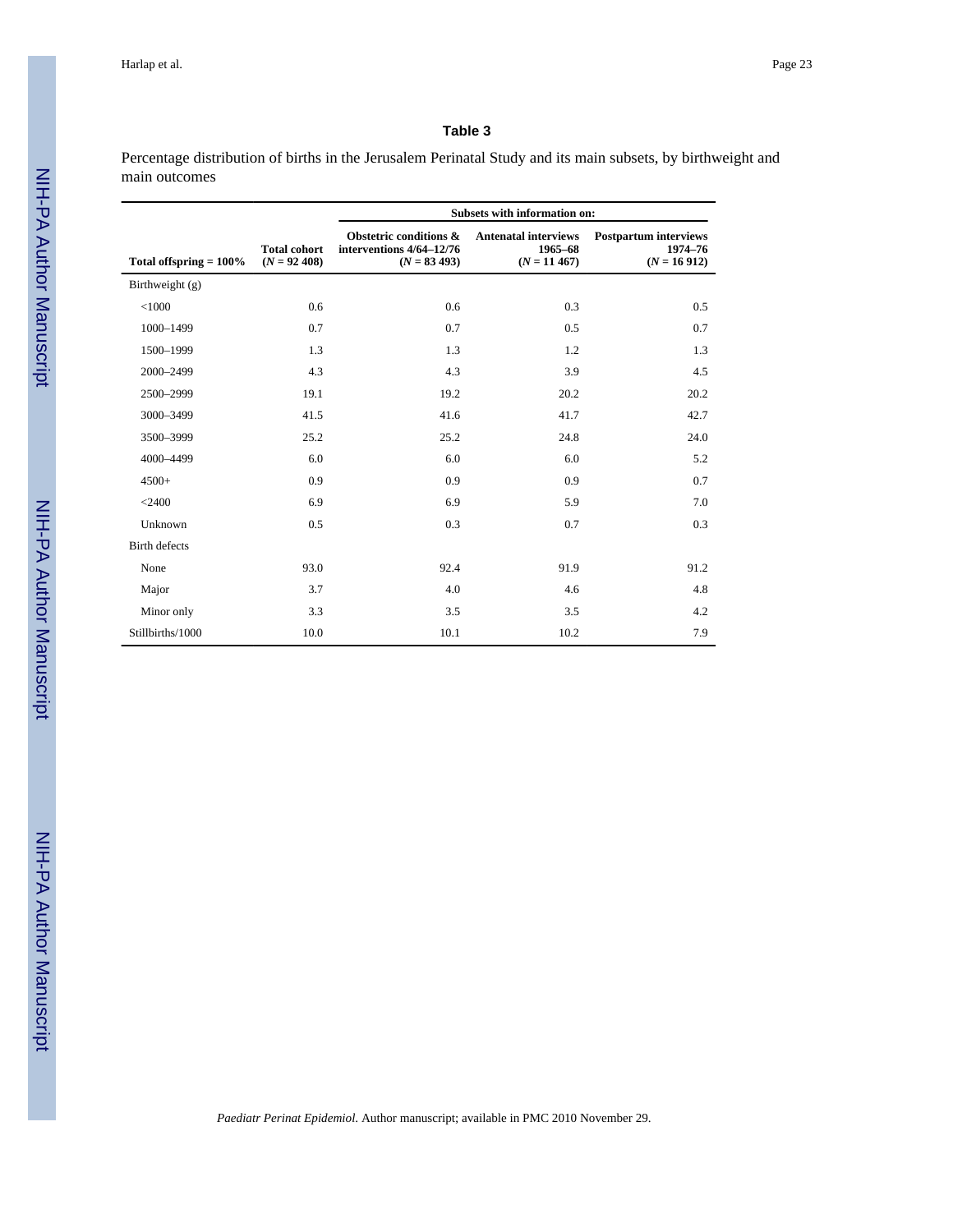Distribution of traced mothers by number of offspring and selected outcomes in mothers and offspring Distribution of traced mothers by number of offspring and selected outcomes in mothers and offspring

| Observed offspring per mother         |               |                |       |       |                | $5 \t 6 \t 7^+$ |      | Total               |
|---------------------------------------|---------------|----------------|-------|-------|----------------|-----------------|------|---------------------|
| Number of mothers                     |               | 16083 12319    | 6908  | 3 201 | 1397           | 652             | 494  | 41054               |
| Number of offspring in cohort         |               | 16083 24638    | 20724 | 12804 | 6985           | 3912            | 3730 | 88 876 <sup>a</sup> |
| Percentage of families that include:  |               |                |       |       |                |                 |      |                     |
| 1+ offspring with major malformation  | 3.6           | 6.2            | 10.0  | 13.7  |                | 16.2 19.3       | 23.1 | 72                  |
| 1+ offspring with birthweight <2500 g | ್ಪ            | 10.2           | 15.8  | 21.2  | 22.7           | 26.1            | 27.3 | 8.9                 |
| 1+ offspring diagnosed with cancer    | $\frac{1}{2}$ | 2.0            | 3.2   | 3.8   | 5.7            | $6.6\qquad5.5$  |      | 2.2                 |
| 1+ liveborn offspring who have died   | 2.5           | $\frac{5}{10}$ | 10.0  | 14.5  | 19.8 21.8 28.9 |                 |      | $\overline{6}$      |

 ${}^d\!$  Not including offspring whose mothers have not been traced.  $a'$ Not including offspring whose mothers have not been traced.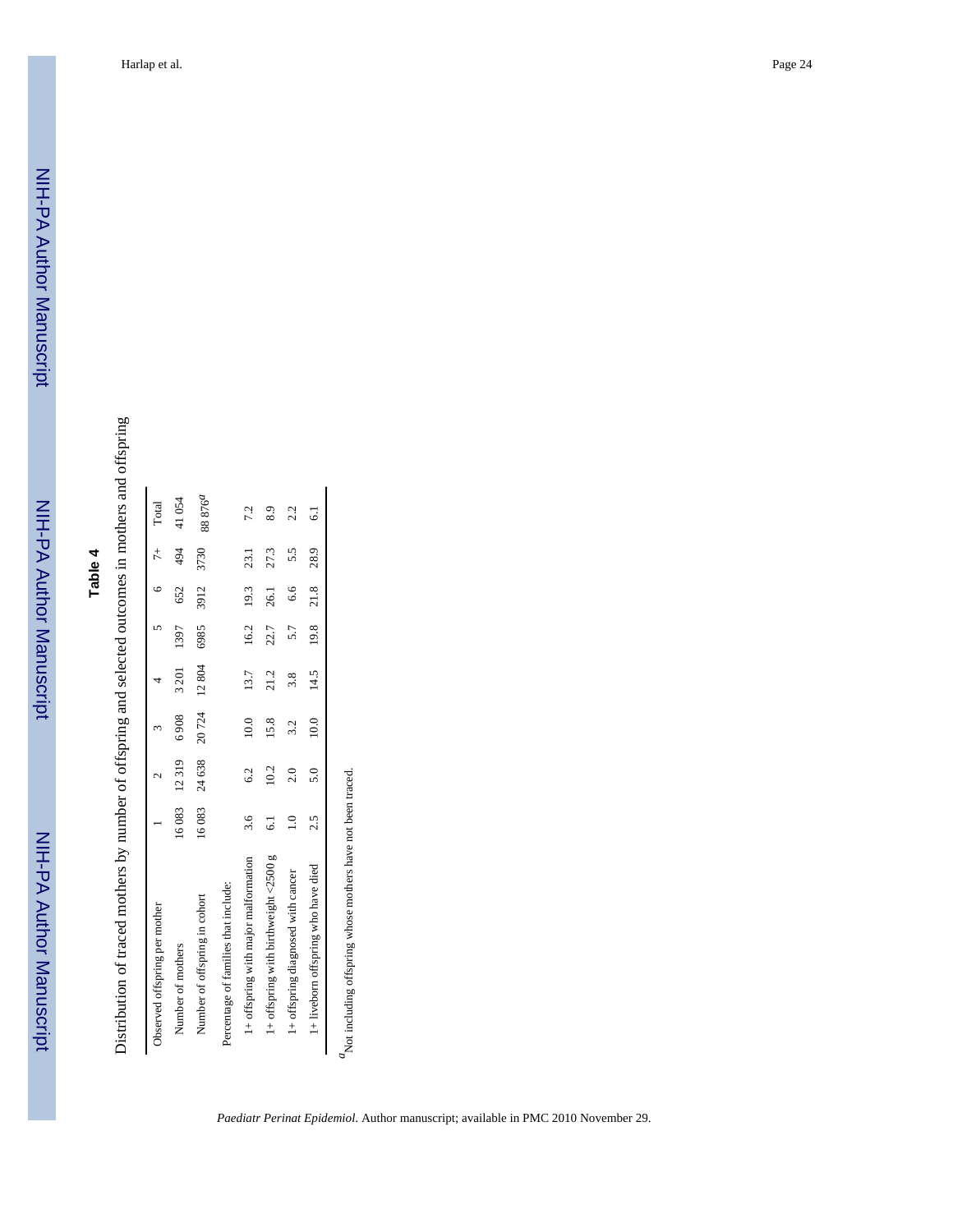# **Table 5**

Observed numbers of offspring and estimated numbers of fathers, by origin of offspring's paternal grandfather

| <b>Offspring</b><br>$(N = 92, 408)$ | Fathers<br>$(N = 42 724)$ | Birthplace of offspring's<br>paternal grandfather |
|-------------------------------------|---------------------------|---------------------------------------------------|
| 14 862                              | 6516                      | <b>Israel</b>                                     |
|                                     |                           | Other Western Asia                                |
| 2858                                | 1322                      | Turkey, Cyprus                                    |
| 1567                                | 743                       | Syria, Lebanon                                    |
| 22                                  | 9                         | Jordan, Saudi Arabia                              |
| 12 279                              | 5565                      | Iraq                                              |
| 2807                                | 1300                      | Yemen, Aden                                       |
| 6 1 3 8                             | 2780                      | Iran                                              |
| 399                                 | 185                       | Afghanistan                                       |
| 573                                 | 256                       | India & South Asia                                |
|                                     |                           | North Africa                                      |
| 14 607                              | 6457                      | Morocco                                           |
| 810                                 | 386                       | Algeria                                           |
| 1 2 8 2                             | 609                       | Tunisia                                           |
| 246                                 | 124                       | Libya                                             |
| 818                                 | 440                       | Egypt, Sudan                                      |
|                                     |                           | Europe etc                                        |
| 4992                                | 2782                      | Former USSR                                       |
| 8427                                | 4531                      | Poland                                            |
| 3 2 9 4                             | 1755                      | Romania                                           |
| 2 5 0 3                             | 1132                      | Hungary                                           |
| 1 1 7 9                             | 668                       | Balkan States, Greece                             |
| 1 3 3 1                             | 649                       | Czechoslovakia                                    |
| 2 2 9 3                             | 1208                      | Germany                                           |
| 791                                 | 402                       | Austria, Switzerland                              |
| 1616                                | 867                       | Other Western Europe                              |
| 1840                                | 927                       | North & South America, Australasia                |
| 165                                 | 83                        | Sub-Saharan Africa                                |
| 42                                  | 29                        | Eastern Asia                                      |
| 4 5 6 2                             | 995                       | Unknown place of birth                            |

*Paediatr Perinat Epidemiol*. Author manuscript; available in PMC 2010 November 29.

L,